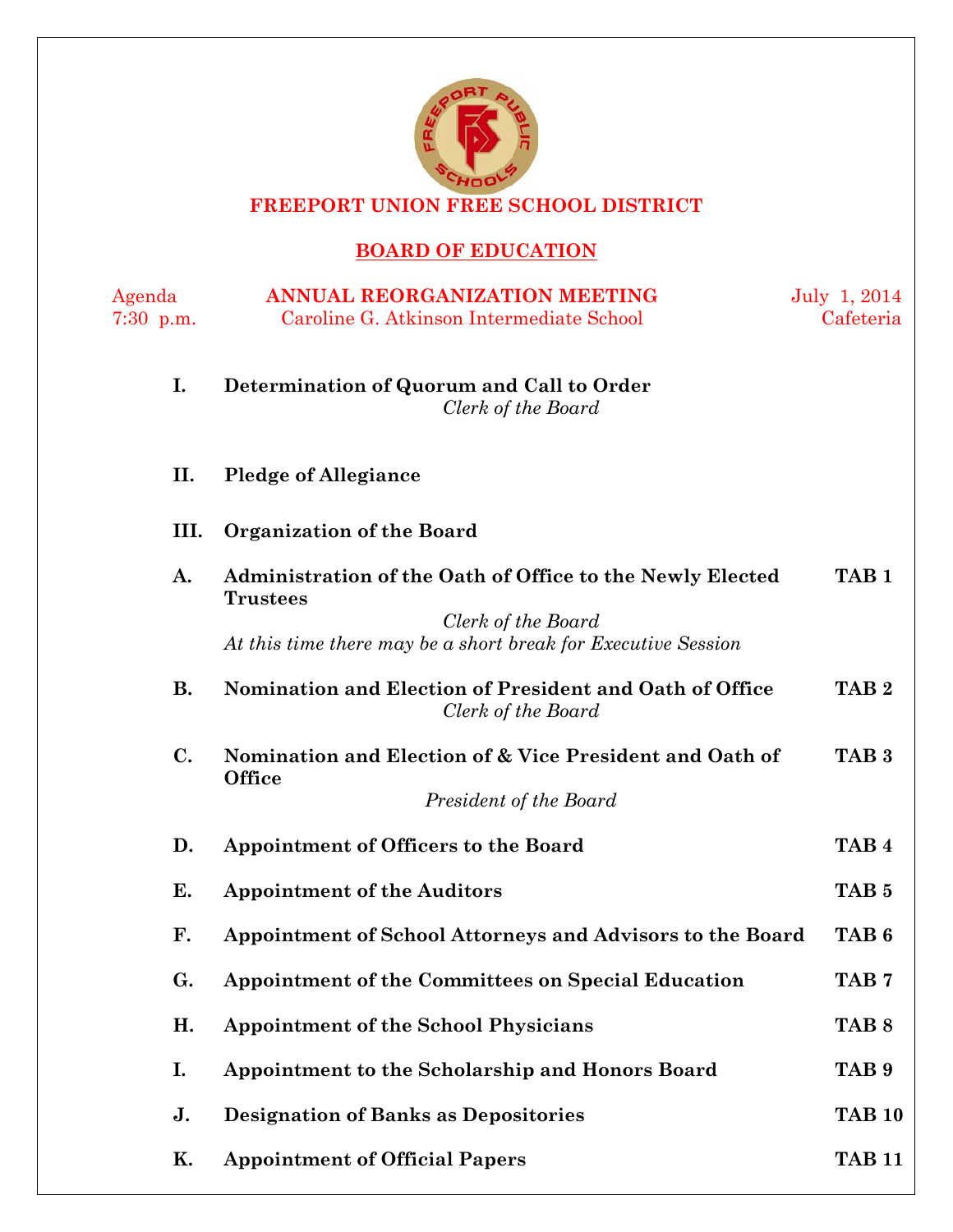*Freeport Public Schools Board of Education July 1, 2014* **L. Authorization of Petty Cash Accounts TAB 12 M. Authorization of Budget Transfers TAB 13 N. Authorization to Open Bids TAB 14 O. Establishment of Rates TAB 15 P. Designation of Authorized Signature on Checks TAB 16 Q. Certification of Payrolls TAB 17 R. Authorization to Approve Conferences TAB 18 S. Bonding of Employees TAB 19 T. Acceptance of State and Federal Funds TAB 20 U. Indemnification of Board Members and Employees . TAB 21 V. Authorization of Board Memberships TAB 22 W. Authorization to Enter into Agreements TAB 23 X. Appointment of Administrators to the Freeport Teachers Center Board TAB 24 Y. Appointment of Board Registration TAB 25 Z. Resolution for Conference Attendance TAB 26 AA. Resolution for Computer Equipment, Cellular Phones, Credit TAB 27 Cards, Meals and Refreshments BB. Appointment of Dignity Act Coordinators TAB 28**

*Conclusion of the Reorganization Meeting*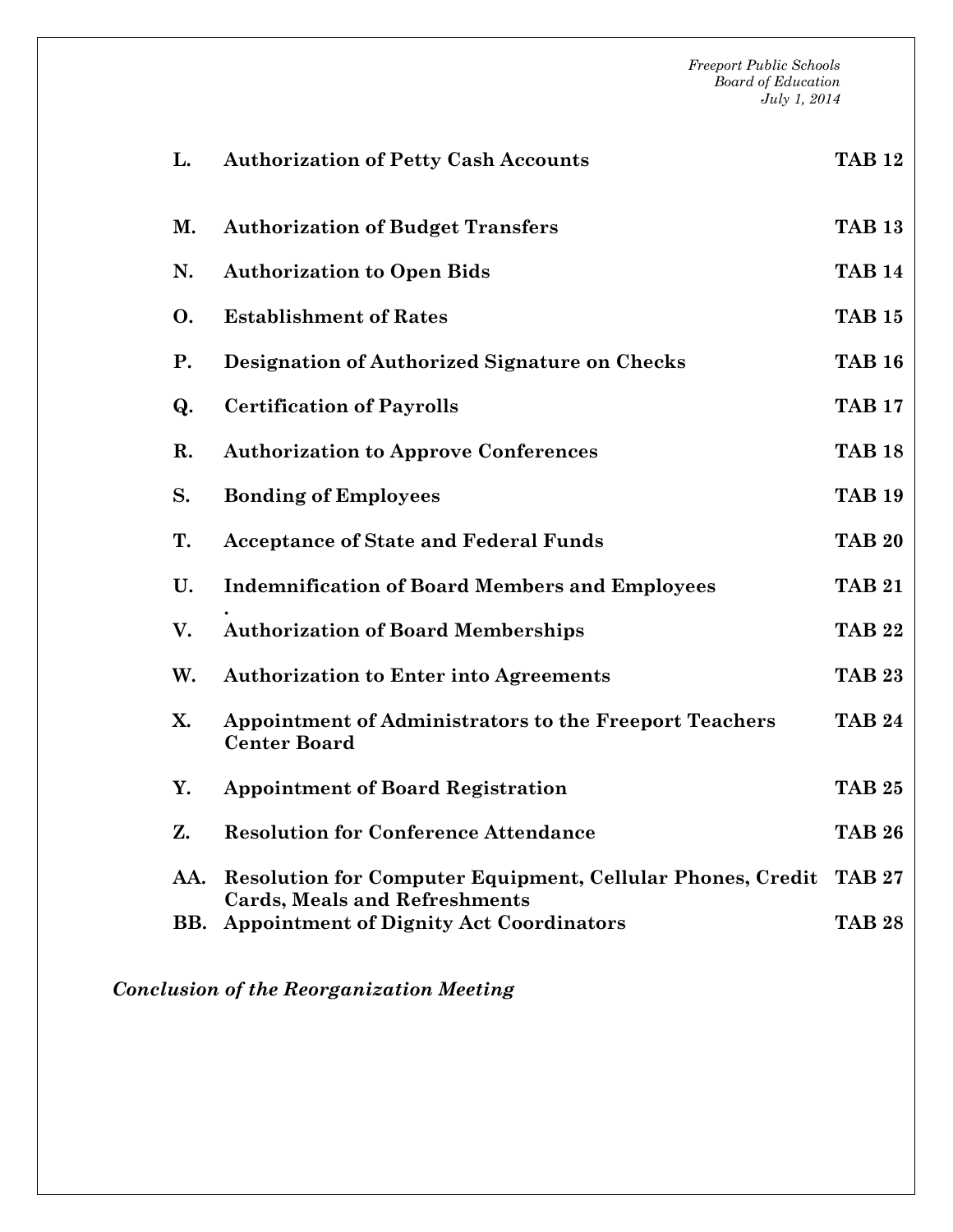#### **Oath of Office to Newly Elected Board Trustee(s)**

#### Administered by the Clerk

"I, \_\_\_\_\_\_\_\_\_\_\_\_\_\_ do solemnly affirm that I will support the Constitution of the United States of America and the Constitution of the State of New York, and that I will faithfully discharge the duties of the Office of Trustee according to the best of my ability."

"I, \_\_\_\_\_\_\_\_\_\_\_\_\_\_\_\_ do solemnly affirm that I will support the Constitution of the United States of America and the Constitution of the State of New York, and that I will faithfully discharge the duties of the Office of Trustee according to the best of my ability."

*Public Officers Oath (Article XIII - 1 of the New York State Constitution)*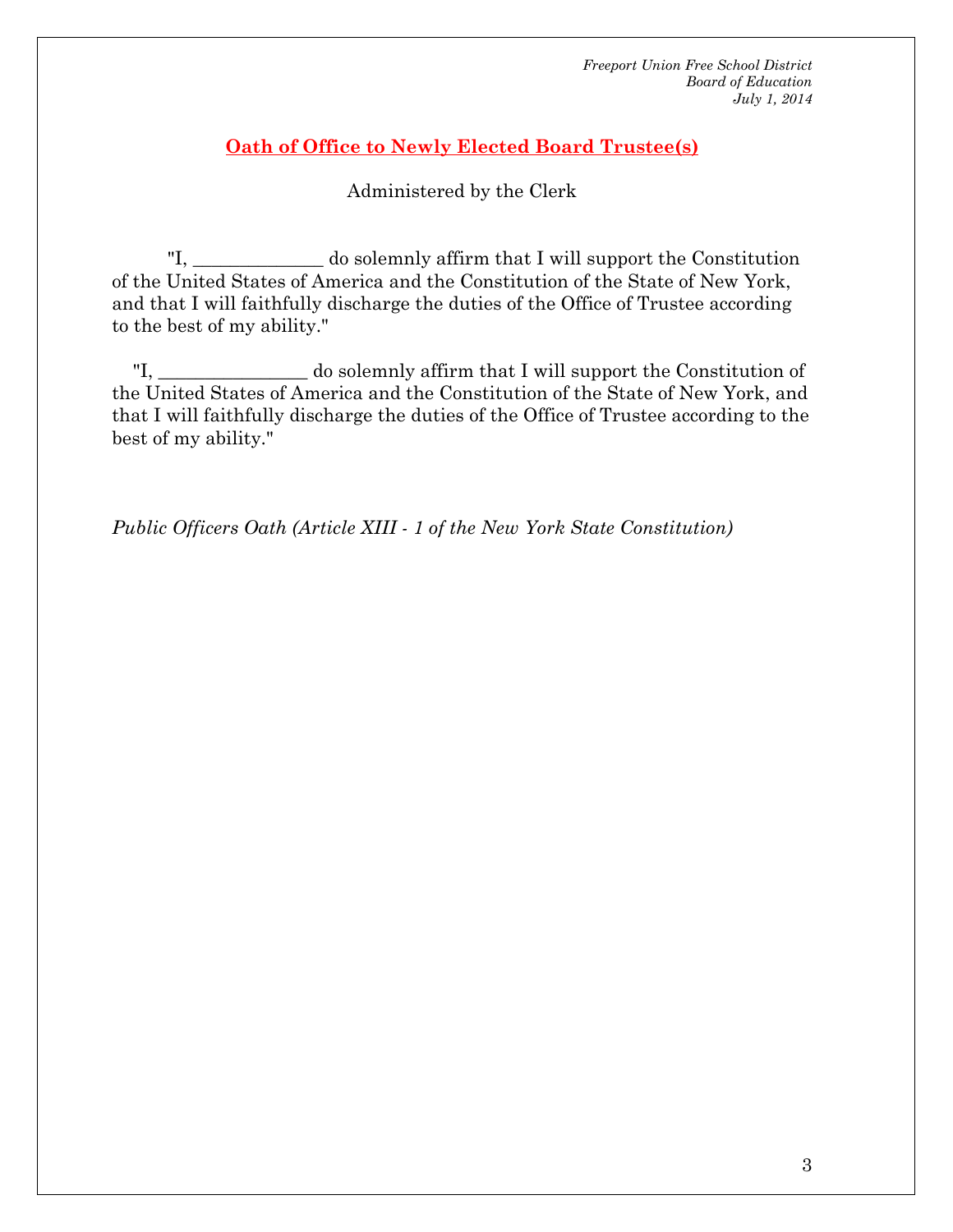**Nomination and Election of the President**

| Nomination(s) for President: |       |
|------------------------------|-------|
| Nominated by:                |       |
| Second by:                   |       |
| Election of President:       | Yeas: |
|                              | Nays: |
|                              |       |

Abstentions: \_\_\_\_\_\_\_\_\_\_\_\_\_

# **Oath of Office to the newly Elected President**

Administered by the Clerk

"I, \_\_\_\_\_\_\_\_\_\_\_\_\_\_, do solemnly affirm that I will support the Constitution of the United States of America and the Constitution of the State of New York, and that I will faithfully discharge the duties of the Office of President according to the best of my ability."

- The new President will now chair the meeting -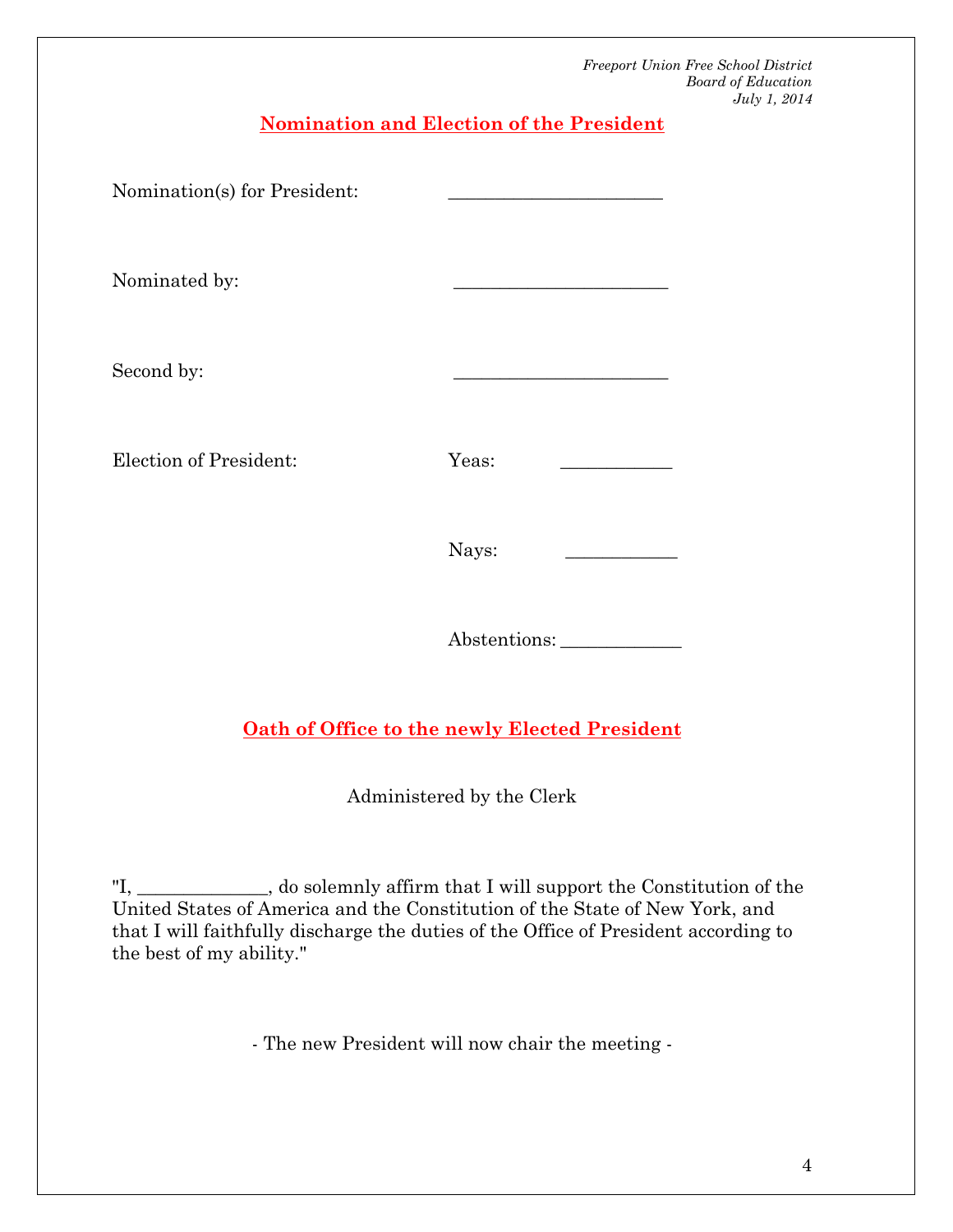# **Nomination and Election of the Vice President** Nomination(s) for Vice President: Nominated by: Second by: Election of Vice President: Yeas: Nays: Abstentions: \_\_\_\_\_\_\_\_\_\_\_\_\_ **Oath of Office to the newly Elected Vice President**

Administered by the President

"I, \_\_\_\_\_\_*\_\_\_\_\_\_\_\_\_\_\_*, do solemnly affirm that I will support the Constitution of the United States of America and the Constitution of the State of New York, and that I will faithfully discharge the duties of the Office of Vice President according to the best of my ability."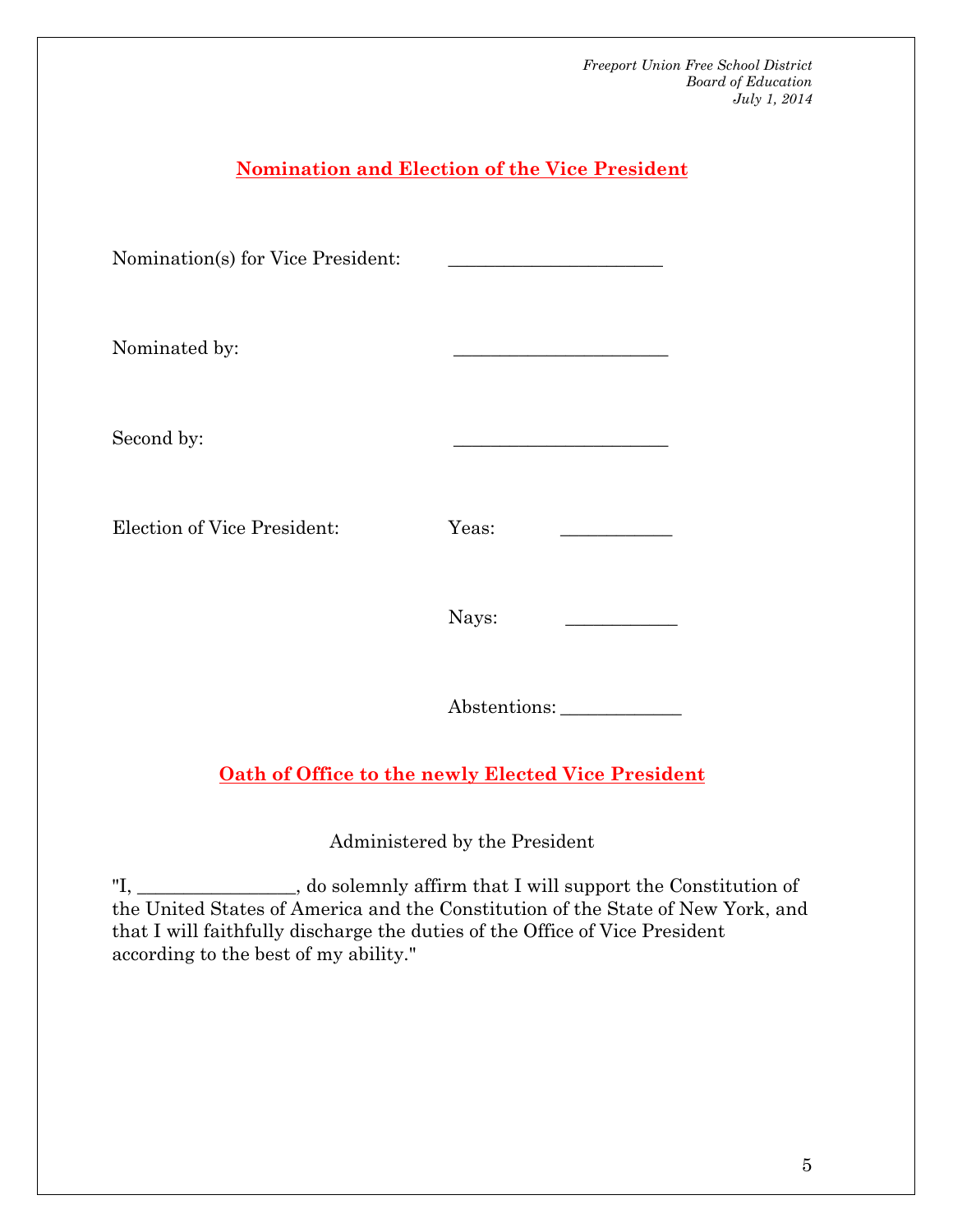#### **Appointment of Officers to the Board**

**BE IT RESOLVED**, that the Board of Education of the Freeport Union Free School District hereby appoints the following Officers to the Board for the 2013- 2014 Year in accordance with Education Law. These appointments shall be in effect from July 1, 2014 and shall terminate on June 30, 2015:

- a. District Treasurer: **Debra Ferrugia**
- b. Deputy Treasurer: **Lisa Bonacci**
- c. Clerk of the Board: **Mary R. Bediako**
- d. Central Treasurer, Extra Classroom Activities Account: **Betsy Funch**
- e. Records Access Officer: **Mary R. Bediako**
- f. Environmental Safety Officer: **Thomas C. Fucci**
- g. Purchasing Officer: **Louis S. Frontario,** in his absence **Beth Rella**
- h. Records Management Officer: **Denise Elmore**
- i. Attendance Officer: **Maria Duran**
- j. Asbestos Hazard Emergency Response (AHERA) Local Educational Agency (LEA) designee: **Thomas C. Fucci**
- k. Title IX/Section 504/ADA Compliance Officer(s): **Jonathan Bloom/Alice Kane**
- l. Liaison for Homeless Children and Youth**: Pamela Maltese**
- m. Chemical Hygiene Officer**: Thomas C. Fucci**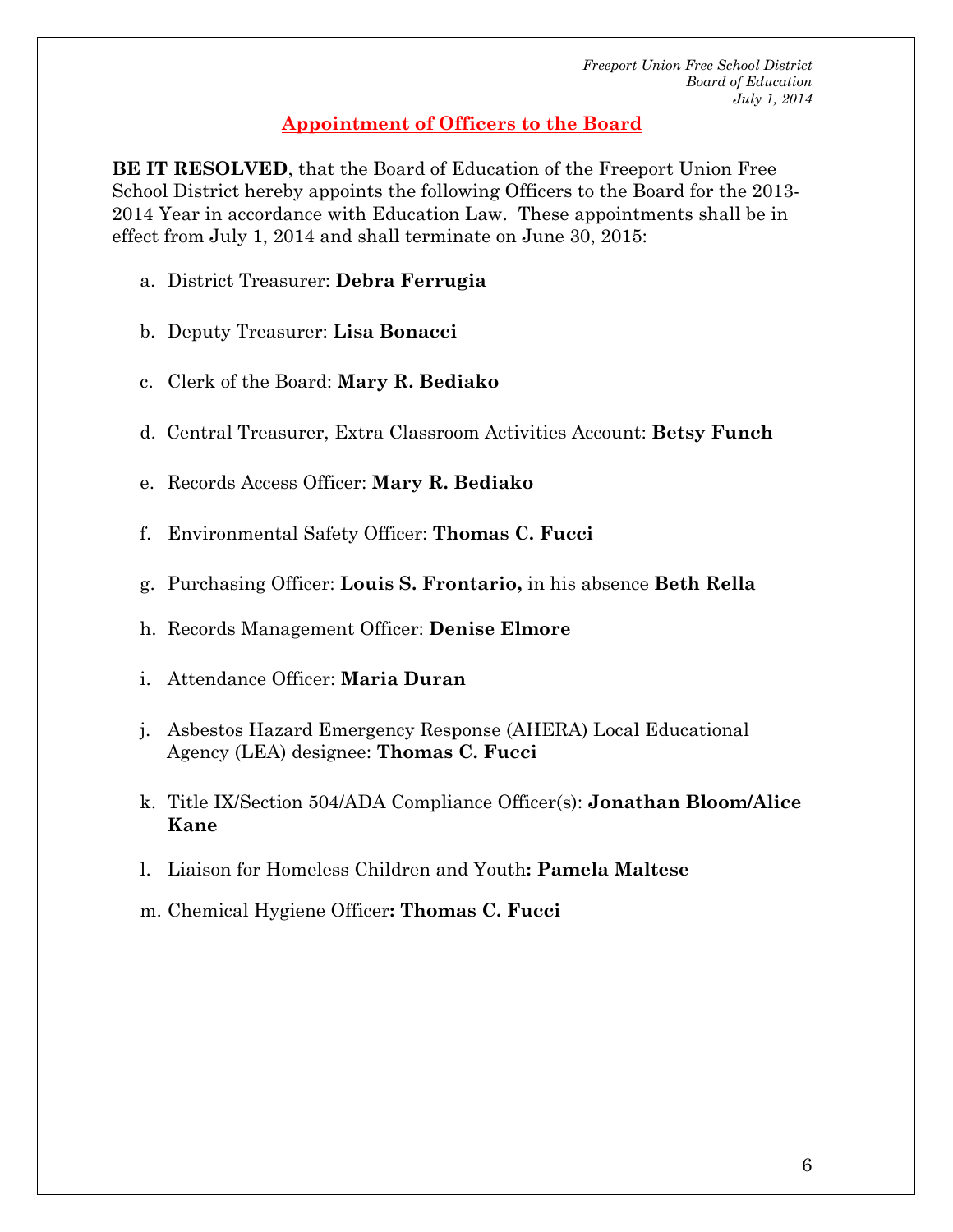**Administer Oath of Office to Newly Appointed Officers to the Board**

# by the President

"I, (each Officer), do solemnly affirm that I will support the Constitution of the United States of America and the Constitution of the State of New York, and that I will faithfully discharge the duties of the Office of (title of office) according to the best of my ability."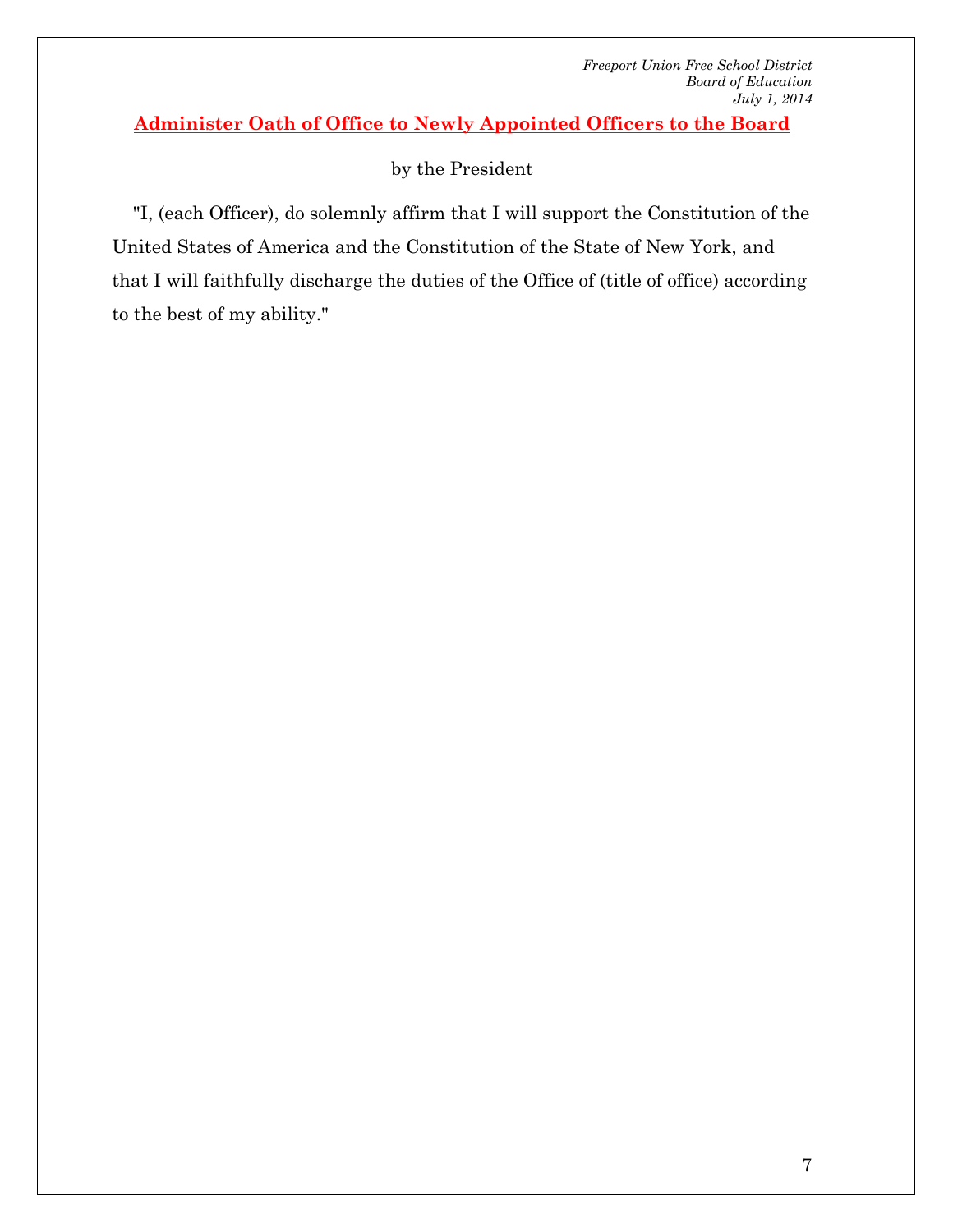# **Appointment of the Auditors**

## **Appointment of External Auditors**

**BE IT RESOLVED,** by the Board of Education of the Freeport Union Free School District that the official external auditors of the District for the Year 2014-2015 shall be the firm of:

#### **Coughlin Foundotos Cullen & Danowski, LLP** *Certified Public Accountants*

**BE IT FURTHER RESOLVED,** that the President of the Board of Education or the Superintendent of the Freeport Union Free School District is hereby authorized to sign any Letter of Engagement.

## **Appointment of Internal Auditors**

**BE IT RESOLVED,** by the Board of Education of the Freeport Union Free School District that the official internal auditors of the District for the 2014-2015 school year shall be the firm of:

# **Nawrocki Smith, LLP** *Certified Public Accountants*

**BE IT FURTHER RESOLVED,** that the President of the Board of Education or the Superintendent of the Freeport Union Free School District is hereby authorized to sign any Letter of Engagement.

#### **Appointment of Internal Claims Auditors**

**BE IT RESOLVED,** by the Board of Education of the Freeport Union Free School District that the official internal claims auditors of the District for the 2014-2015 school year shall be the firm of:

## **Deans Archer & Company** *Certified Public Accountants*

**BE IT FURTHER RESOLVED,** that the President of the Board of Education or the Superintendent of the Freeport Union Free School District is hereby authorized to sign any Letter of Engagement.

# **Appointment of the Board of Education Audit Committee**

**BE IT RESOLVED,** by the Board of Education of the Freeport Union Free School District that the Audit Committee for the Freeport Union Free School District for the 2014-2015 school year shall be the Board of Education Committee of the Whole.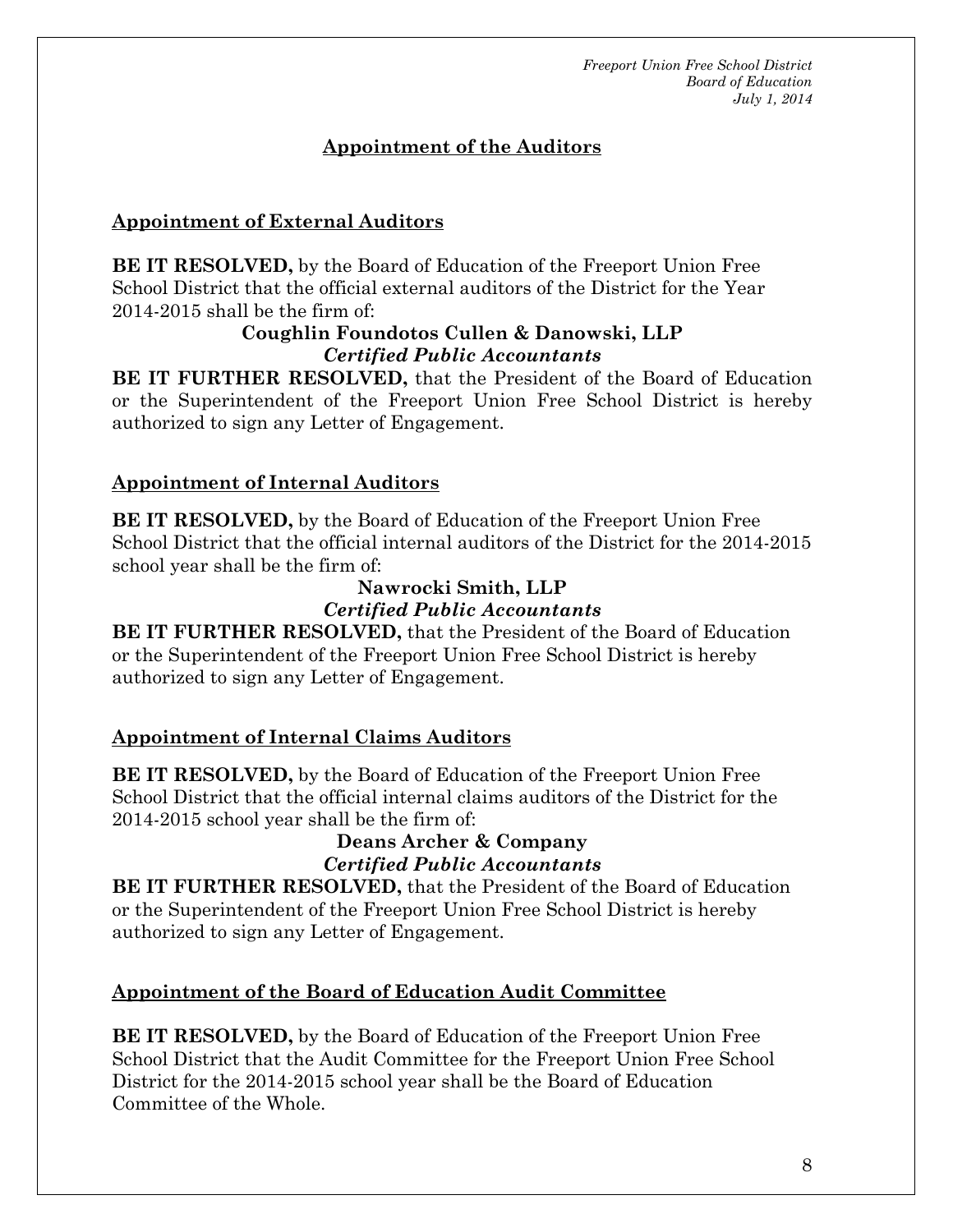#### **Appointment of Accounting Firm**

**BE IT RESOLVED,** the Board of Education of the Freeport Union Free School District hereby appoints the following firm for the purposes of preparing the financial statements for the 2014-2015 school year:

#### *Galamery Company, Inc., Certified Public Accountants & Consultants*

**BE IT FURTHER RESOLVED**, that the President of the Board of Education or the Superintendent of the Freeport Union Free School District is hereby authorized to sign any Letter of Engagement.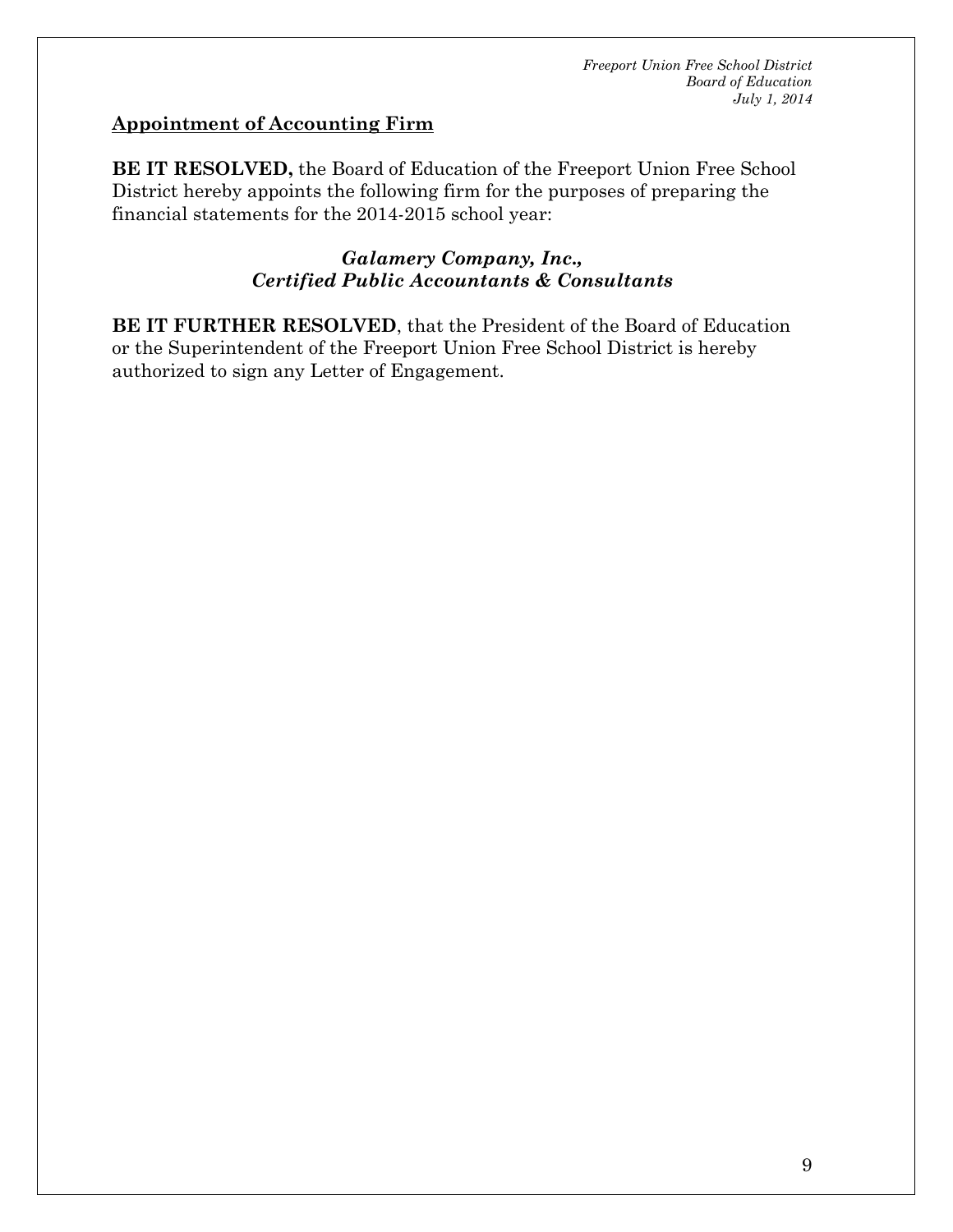**Appointment of School Attorneys and Advisors to the Board**

# **General and Labor Counsel**

**BE IT RESOLVED**, by the Board of Education of the Freeport Union Free School District that the firm **Ingerman Smith, LLP** is hereby appointed as general and labor counsel to the District for the 2014-2015 school year and

**BE IT FURTHER RESOLVED,** that the President of the Board of Education or the Superintendent of the Freeport Union Free School District is hereby authorized to sign any Letter of Engagement.

# **Bond Counsel**

**FURTHER RESOLVED,** that the firm of **Hawkins, Delafield, and Wood,** shall be appointed as bond counsel to the District for the period July 1, 2014 to June 30, 2015; and

**BE IT FURTHER RESOLVED,** that the President of the Board of Education or the Superintendent of the Freeport Union Free School District is hereby authorized to sign any Letter of Engagement.

# **Financial Advisors**

**FURTHER RESOLVED,** that **New York Municipal Advisors Corporation** be appointed at the financial advisors to the District for the period July 1, 2014 to June 30, 2015; and

**BE IT FURTHER RESOLVED,** that the President of the Board of Education or the Superintendent of the Freeport Union Free School District is hereby authorized to sign any Letter of Engagement.

# **Architects**

**BE IT RESOLVED**, that the Board of Education of the Freeport Union Free School District hereby appoints the firm of **BJLJ Engineers and Architects, P.C.,** for the purpose of providing architectural and engineering services for the 2014-2015 school year.

**BE IT FURTHER RESOLVED,** that the President of the Board of Education or the Superintendent of the Freeport Union Free School District is hereby authorized to sign any Letter of Engagement.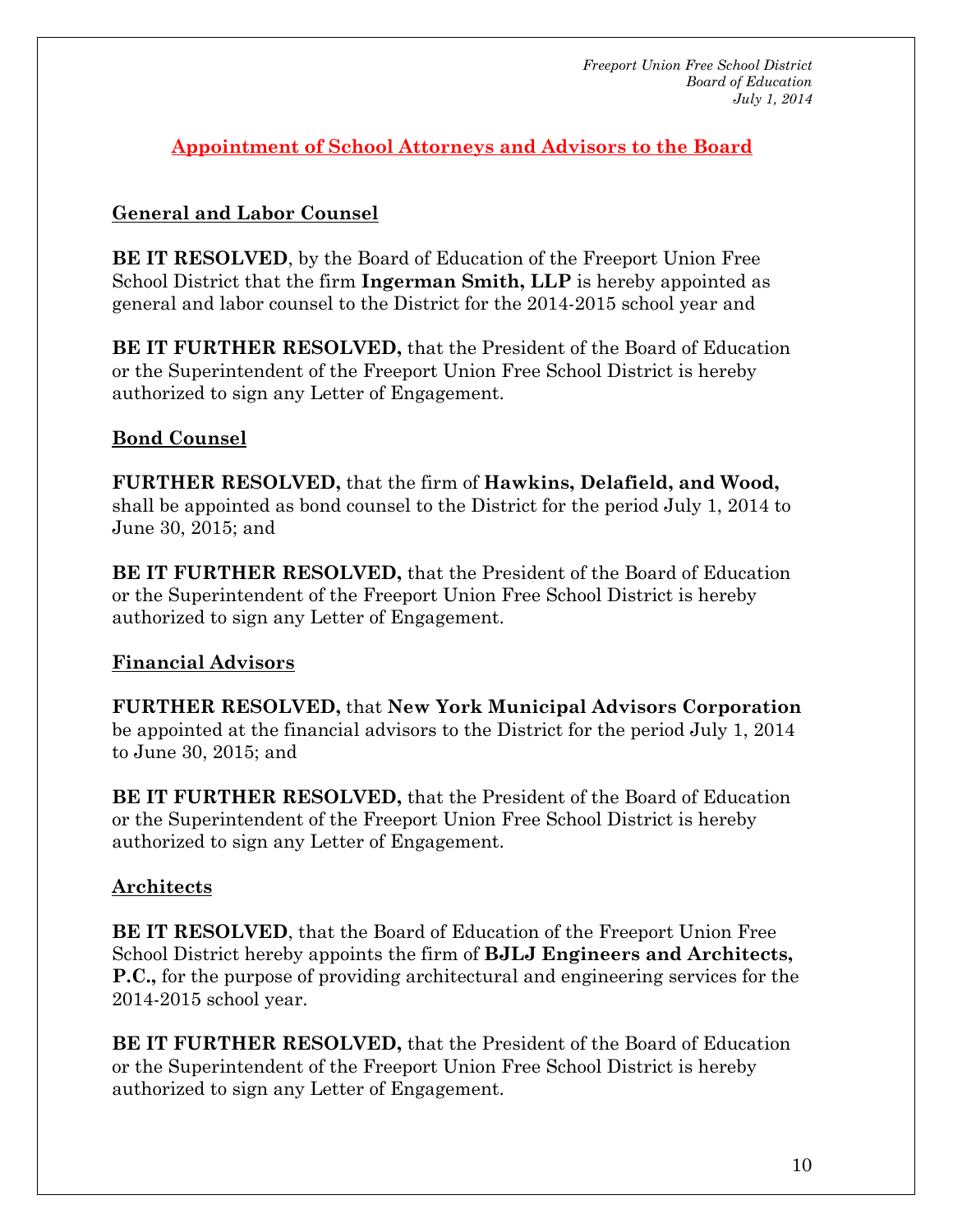#### **Construction Management Services**

**BE IT RESOLVED**, that the Board of Education of the Freeport Union Free School District hereby appoints the firm of **Triton Construction** for the purpose of providing construction management services for the 2014-2015 year.

**BE IT FURTHER RESOLVED,** that the President of the Board of Education or the Superintendent of the Freeport Union Free School District is hereby authorized to sign any Letter of Engagement.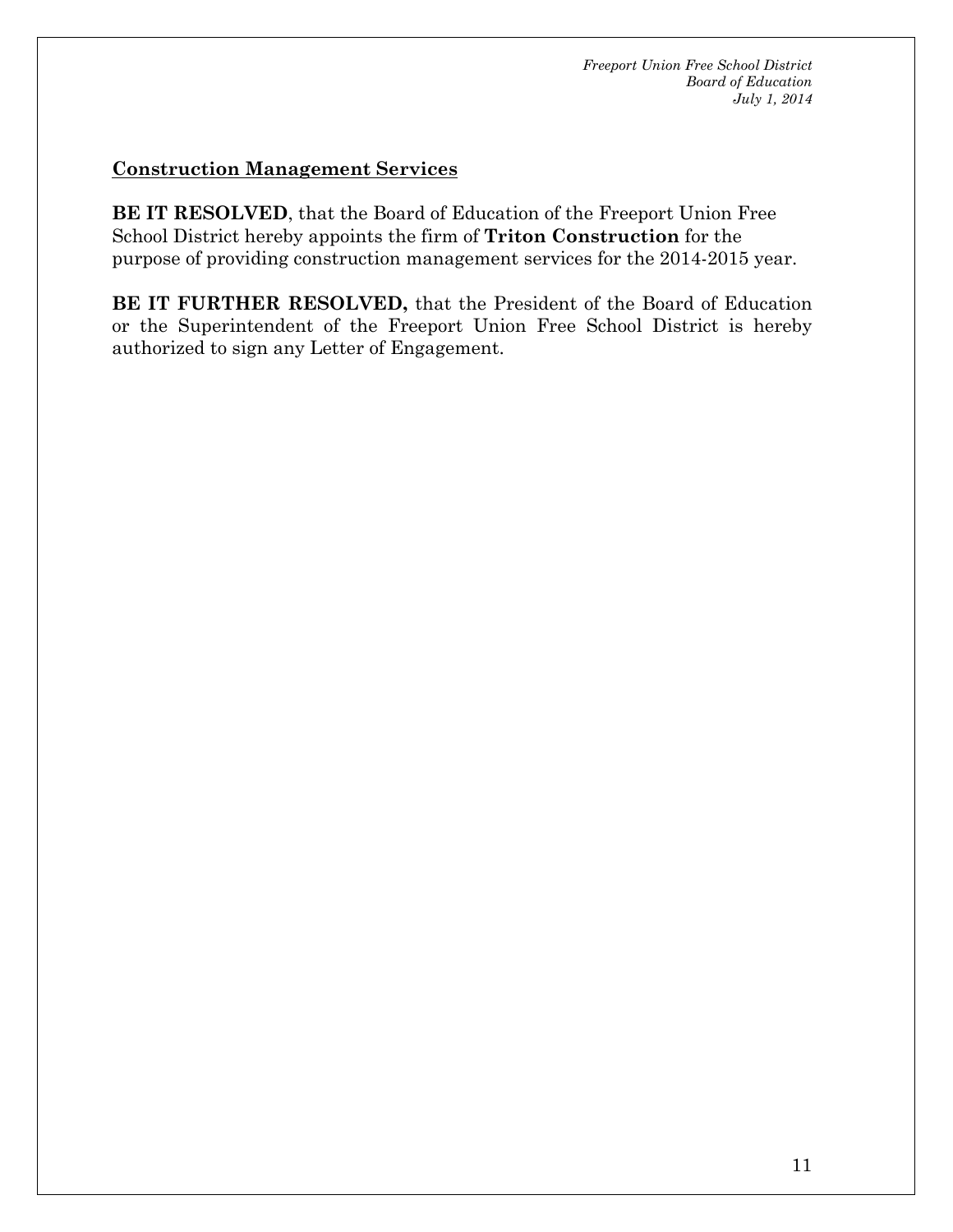#### **Appointment of the Committees on Special Education**

**BE IT RESOLVED,** by the Board of Education of the Freeport Union Free School District that the amended appointments to the Committees on Special Education shall be in accordance to Education Law and shall be effective for the year 2014-2015;

1. **Central CSE Committee**: - Chairperson/Administrator; Dr. Alice Kane, Glenn Stewart; School Building Psychologist, Parent Representatives – Dianne Clark, Yvette Gaynor, Katherine Brophy, Donna Rafael, Kathleen Santamaria, Doree Seiver, Angelica Crespo, Physician - Dr. Denise Robinson or alternate appointed by the Board; All special education teachers on staff, and the child's teacher.

2. **CSE Subcommittee / Columbus** - Administrator – TBD ; Chairperson/Psychologist – Jennifer Lopez Castaldo/ Dr. Arthur Dozier; All special education teachers on staff; Nurse/ Teacher – Linda Wittick; and all parent representatives appointed for the Central CSE Committee.

3. **CSE Subcommittee / Archer** - Administrator - Paula Lein; Chairperson/Psychologist - Lissette Santiago; All special education teachers on staff; Nurse/ Teacher –Mary Ann Seitz; the child's teacher, and all parent representatives appointed for the Central CSE Committee.

4. **CSE Subcommittee / Bayview** – Administrator - Odette Wills; Chairperson/Psychologist – Maria Vasquez-Wright; All special education teachers on staff; the child's teacher, Nurse/ Teacher – Lisa Rabinowitz; and all parent representatives appointed for the Central CSE Committee.

5. **CSE Subcommittee /Giblyn** - Administrator – Amanda Muldowney; Chairperson/Psychologist - Matthew Sether; All special education teachers on staff; the child's teacher, Nurse/ Teacher – Agnes Burgess; and all parent representatives appointed for the Central CSE Committee.

6. **CSE Subcommittee / New Visions** - Administrator – Reneé Crump-Dedmon; Chairperson/Psychologist – Ilona Fiola; All special education teachers on staff; the child's teacher, Nurse/ Teacher – Antonia Pincus; and all parent representatives appointed for the Central CSE Committee.

7. **CSE Subcommittee / Atkinson**- Administrator – Consuelo Velez; Chairperson/Psychologist – Dolores Lloves-Cid/Michael McGinn, All special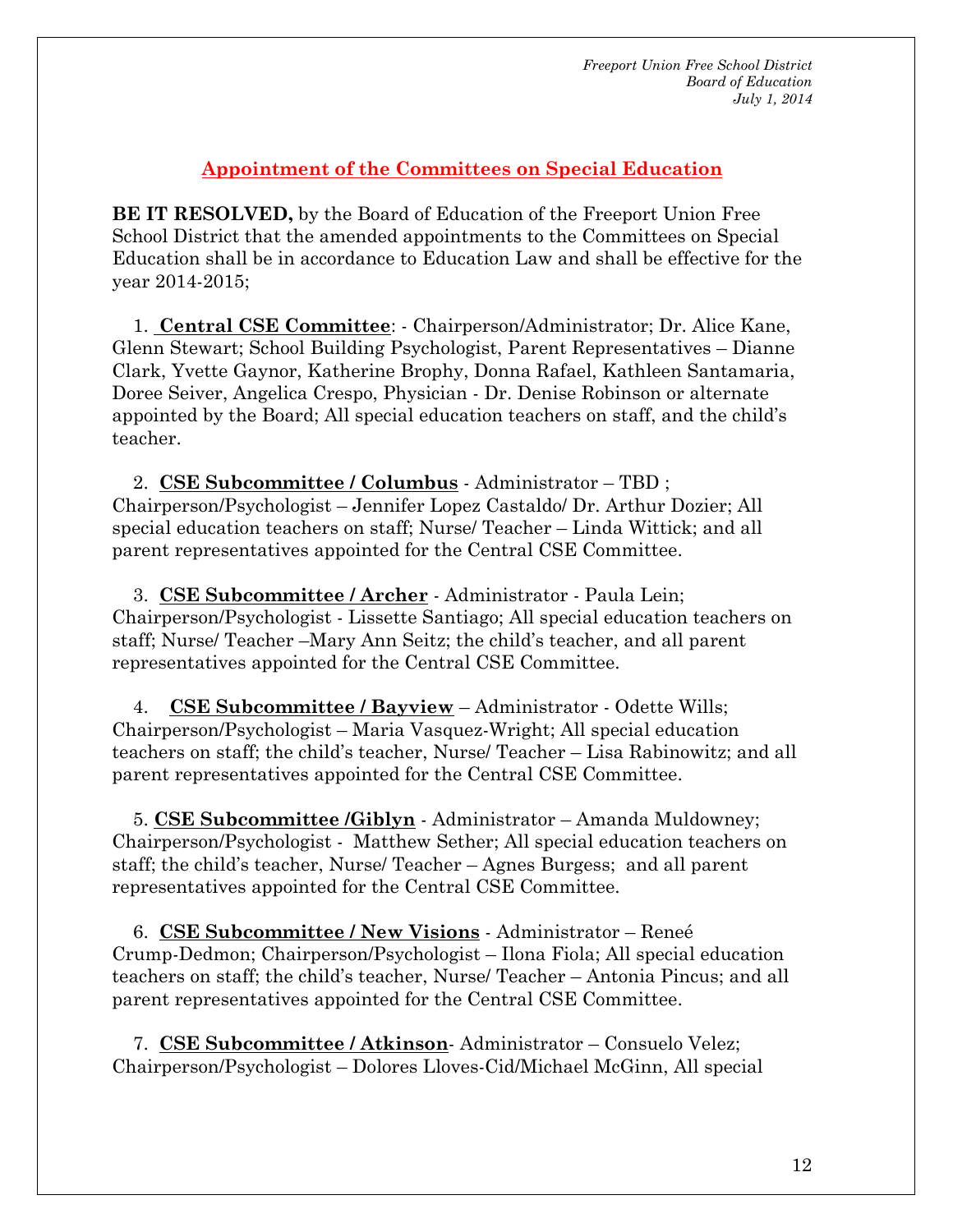education teachers on staff; Nurse/ Teacher – Mindy Wellen; the child's teacher, and all parent representatives appointed for the Central CSE Committee.

8. **CSE Subcommittee / Dodd** - Administrator – Johane Ligonde; Chairpersons/ Psychologists – Magaly Raiehle/ Michael McGinn, All special education teachers on staff; the child's teacher, Nurse/ Teacher - Peggy Sameroff; and all parent representatives appointed for the Central CSE Committee.

9. **CSE Subcommittee / FHS** - Administrator – Linda Carter; Chairpersons/Psychologists - Glenn Clark, Dr. Esperanza Yepes, Elizabeth D'Aiello; All special education teachers on staff; the child's teacher, Nurses/ Teachers - Sarah Molese, Lorie Regan, Lorraine Quintanilla; and all parent representatives appointed for the Central CSE Committee.

10. **CSE Committee** / **Out of District Students**; Administrator – Alice Kane, Glenn Stewart, Chairperson Stephanie Metzger, Special Education teachers, General Education teachers and all parent representatives appointed for the Central CSE Committee.

11. **Committee on Preschool Special Education** - Administrator – TBD, Chairpersons, Dr. Alice Kane, Glenn Stewart, Dr. Arthur Dozier, Jennifer Lopez Castaldo; Parent Representatives - all parent representatives appointed for the Central CSE Committee, Evaluators/Teachers on staff at State Education Department approved preschool special education programs, evaluation sites, and County approved itinerant service providers; Professionals from Agencies serving child - birth to two years - all professionals on staff; Professional appointed by the County - Antonia Della Veccia Monson or alternate County designee; and the surrogate parent will be named at a later date.

**BE IT FURTHER RESOLVED**, that the District Clerk shall canvass the list of impartial hearing officers who have expressed a willingness to conduct hearings in Nassau County in order to assess whether such hearing officers are willing to serve as hearing officers in connection with Freeport matters and to ascertain whether there is any conflict of interest or appearance of impropriety which would preclude a hearing officer from hearing a Freeport matter.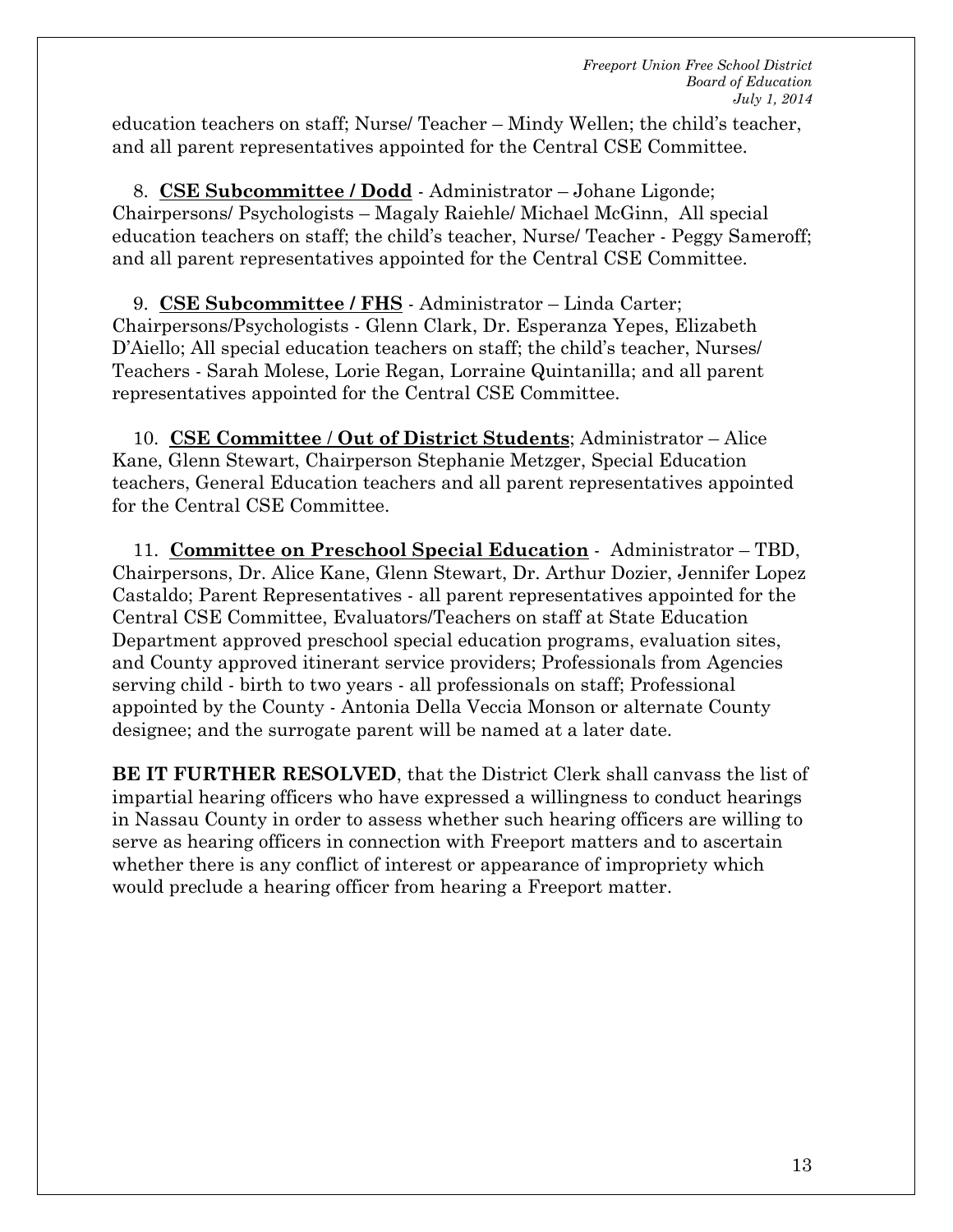#### **Appointment of the School Physicians**

**BE IT RESOLVED,** by the Board of Education of the Freeport Union Free School District that the following physicians shall be appointed as school physicians for the 2014-2015 year:

Dr. Denise Robinson

Dr. David Klein

Dr. Suanne Kowal-Connelly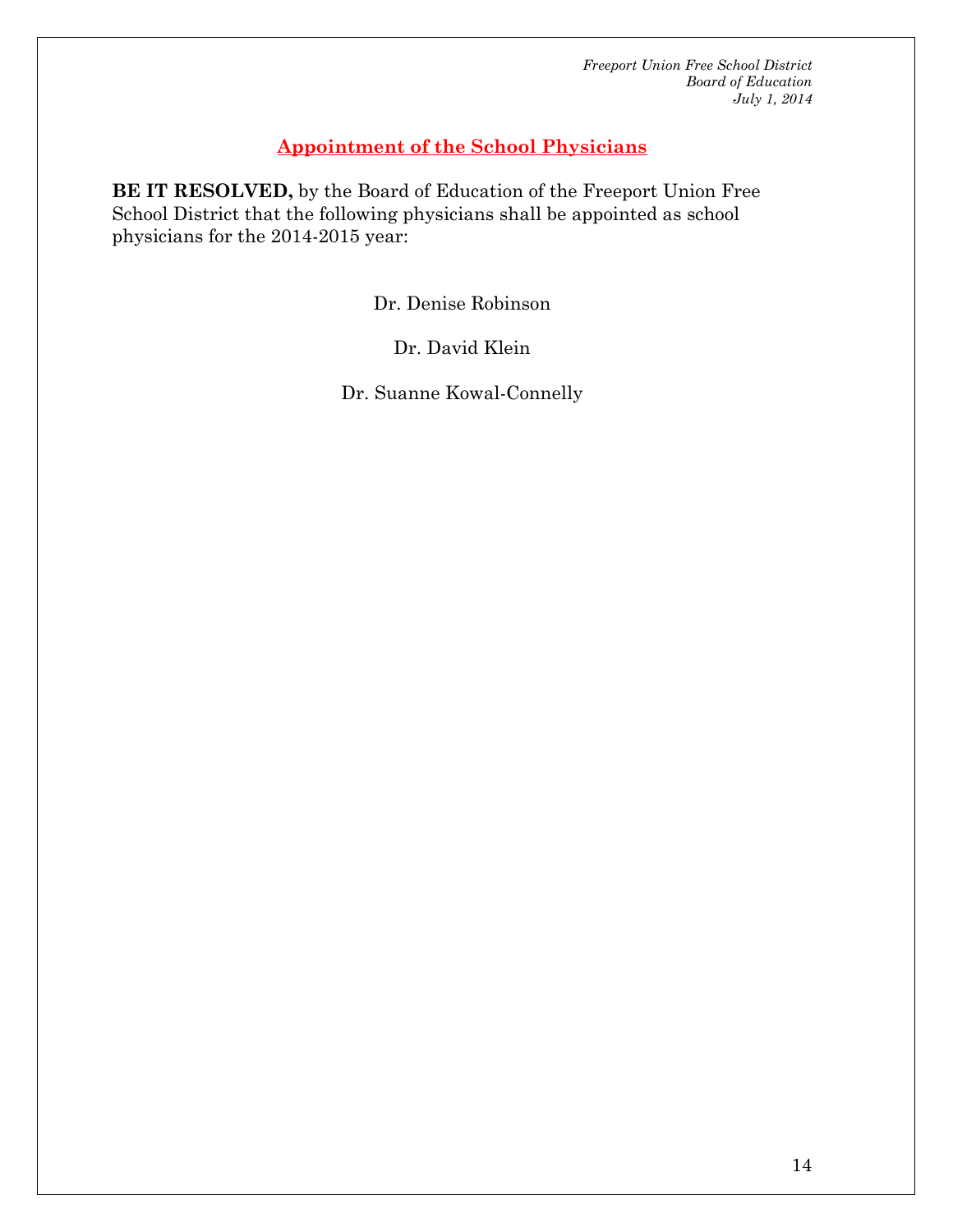**Appointments to the Scholarship and Honors Board**

**BE IT RESOLVED**, that the Board of Education of the Freeport Union Free School District hereby appoints the following members to the Scholarship and Honors Board for the three year term beginning July 1, 2014 and ending June 30, 2017:

Ellen Kelly

Patricia Lewis

Carmen Piñeyro-Mendoza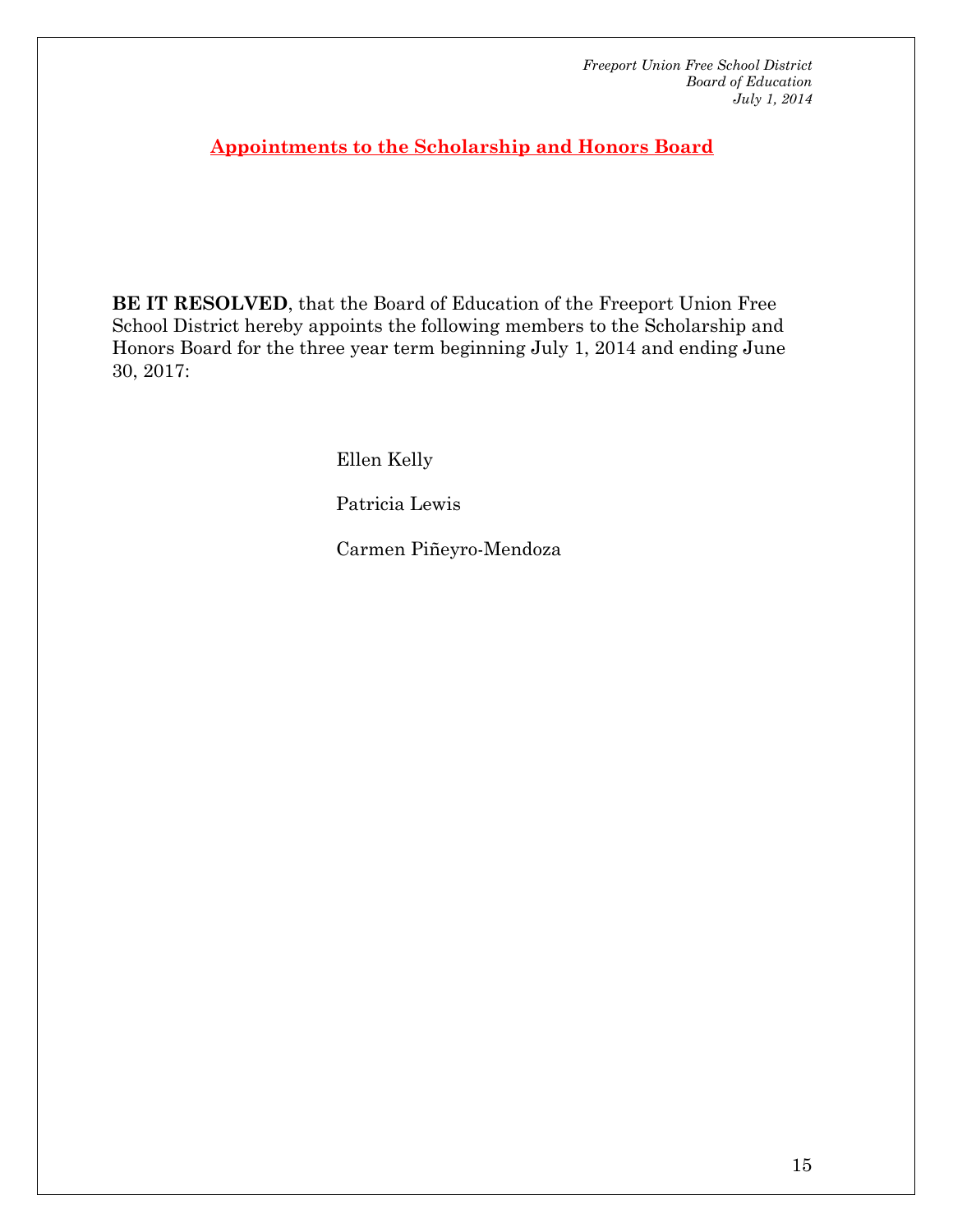## **Designation of Banks as Depositories**

**BE IT RESOLVED,** by the Board of Education of the Freeport Union Free School District that JP Morgan Chase Bank, Citibank, Bank of America, HSBC Bank, Capital One Bank, T.D. Bank, and Flushing Bank shall be designated as the depositories of the District for 2014-2015.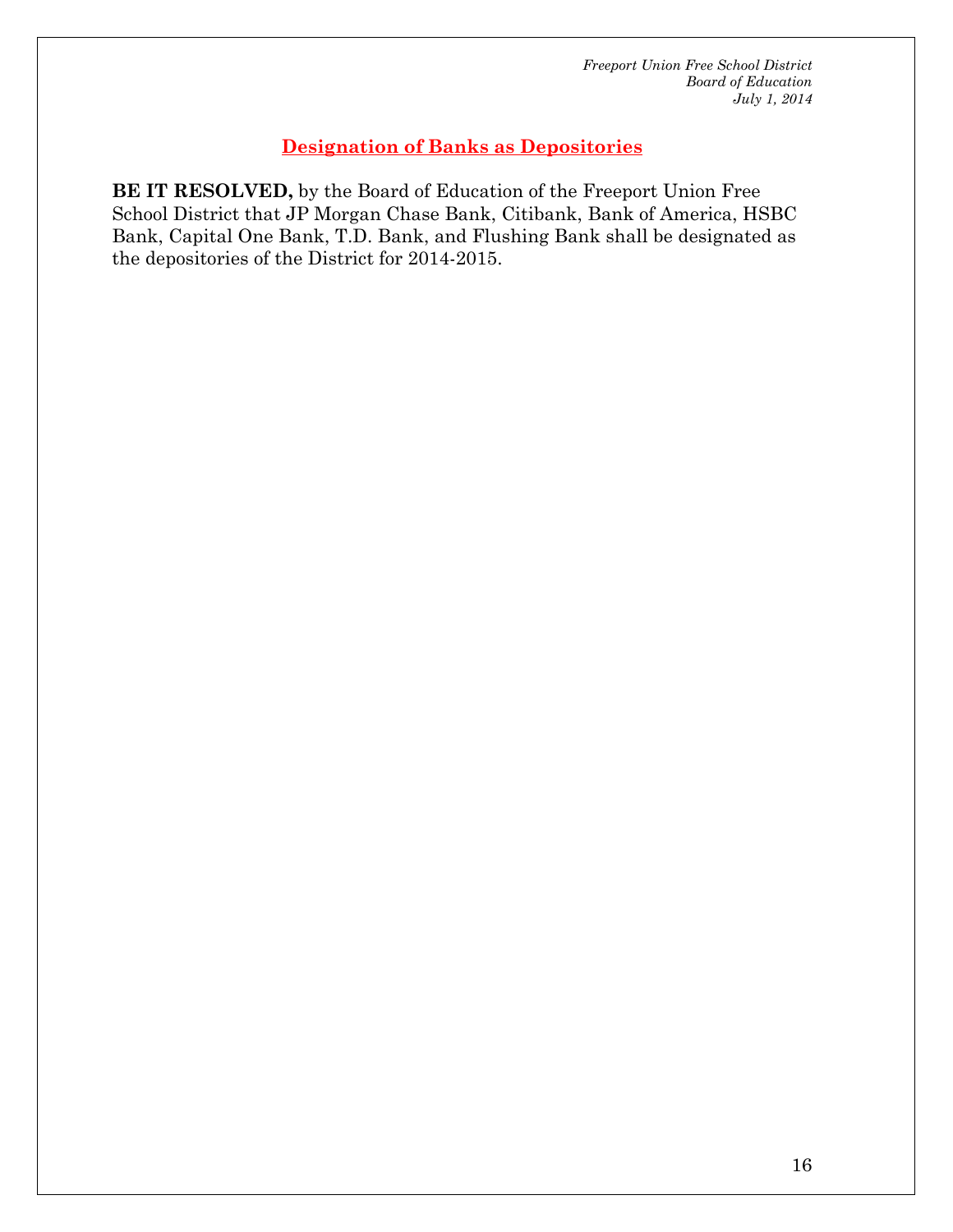# **Appointment of the Official Papers**

**BE IT RESOLVED,** by the Board of Education of the Freeport Union Free School District that The Freeport/Baldwin Leader, and the Tribune, two papers with local distribution, shall be designated as the official papers for the purpose of placing legal advertisements; and

**THAT** Newsday shall be designated as the official alternate paper for the purpose of placing legal advertisements on an emergency and need basis.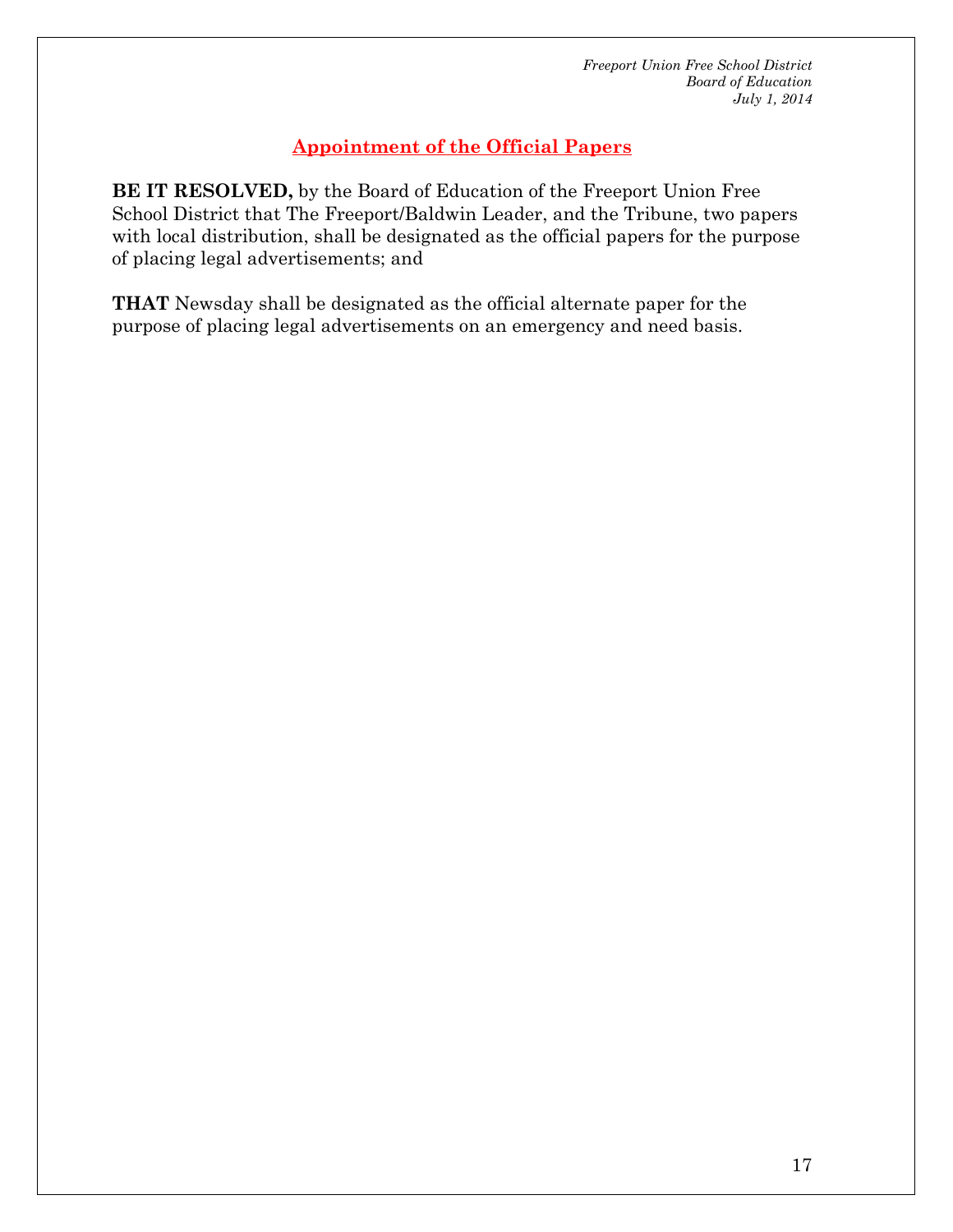# **Authorization of Petty Cash Accounts**

**BE IT RESOLVED,** by the Board of Education of the Freeport Union Free School District that petty cash accounts be established for the 2014-2015 school year. These accounts shall be established as follows:

- 1. District Clerk's Office in the amount of \$100;
- 2. Senior Account Clerk, Business Office in the amount of \$100;
- 3. High School Principal in the amount of \$100;
- 4. Junior High School Principal in the amount of \$100;
- 5. Atkinson School Principal in the amount of \$100;
- 6. Archer Street School Principal in the amount of \$100;
- 7. Leo F. Giblyn School Principal in the amount of \$100;
- 8. Bayview Avenue School Principal in the amount of \$100;
- 9. New Visions School Principal in the amount of \$100;
- 10.Columbus Avenue School Principal in the amount of \$100; and
- 11.Cafeteria- School Lunch Director in the amount of \$100.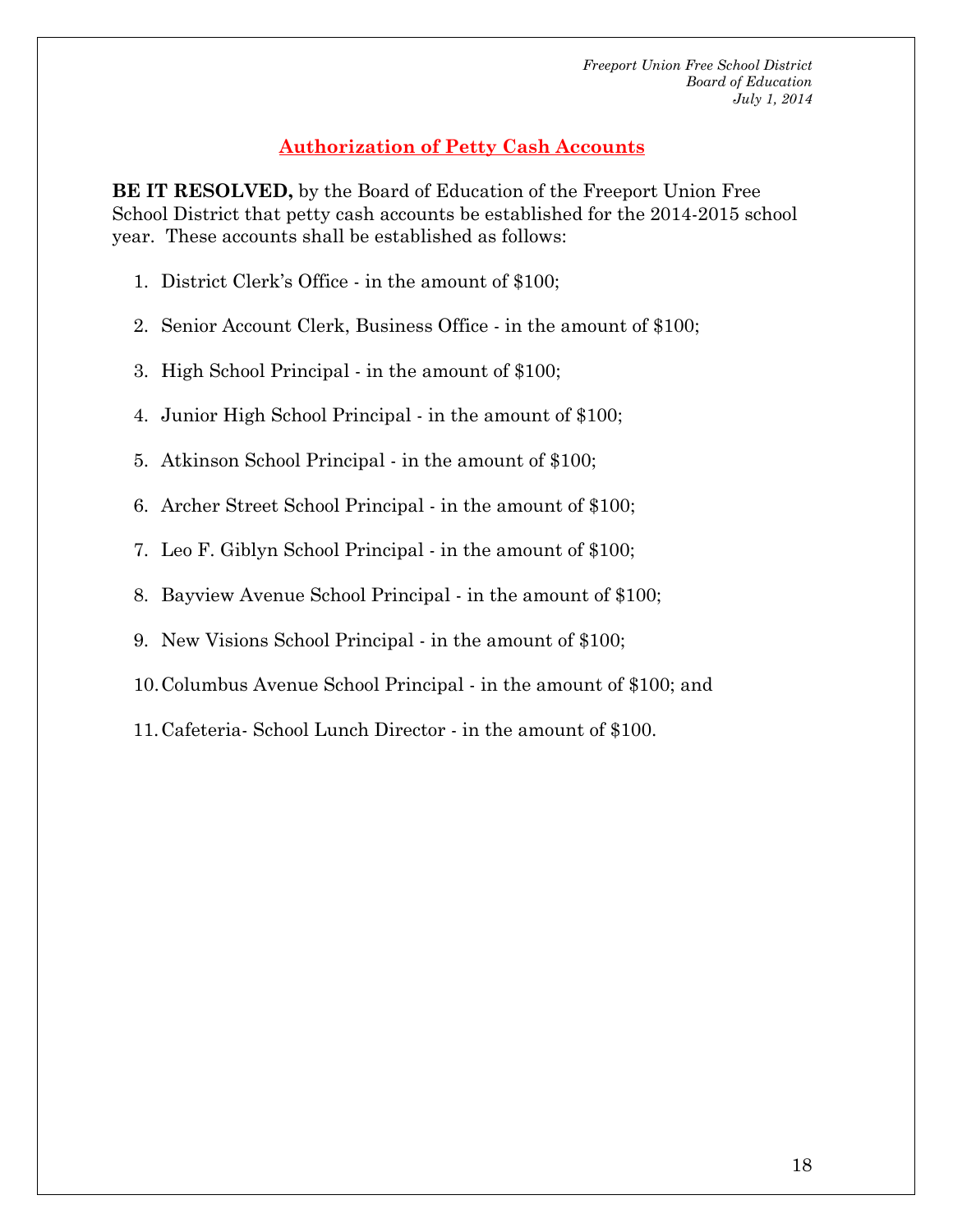## **Authorization to Make Budget Transfers**

**BE IT RESOLVED,** by the Board of Education of the Freeport Union Free School District that the Superintendent of Schools and his designee is hereby authorized to make budget transfers in accordance with the regulations as set forth by the Commissioner of Education and in accordance with the policy on budget transfers as set forth by the Board.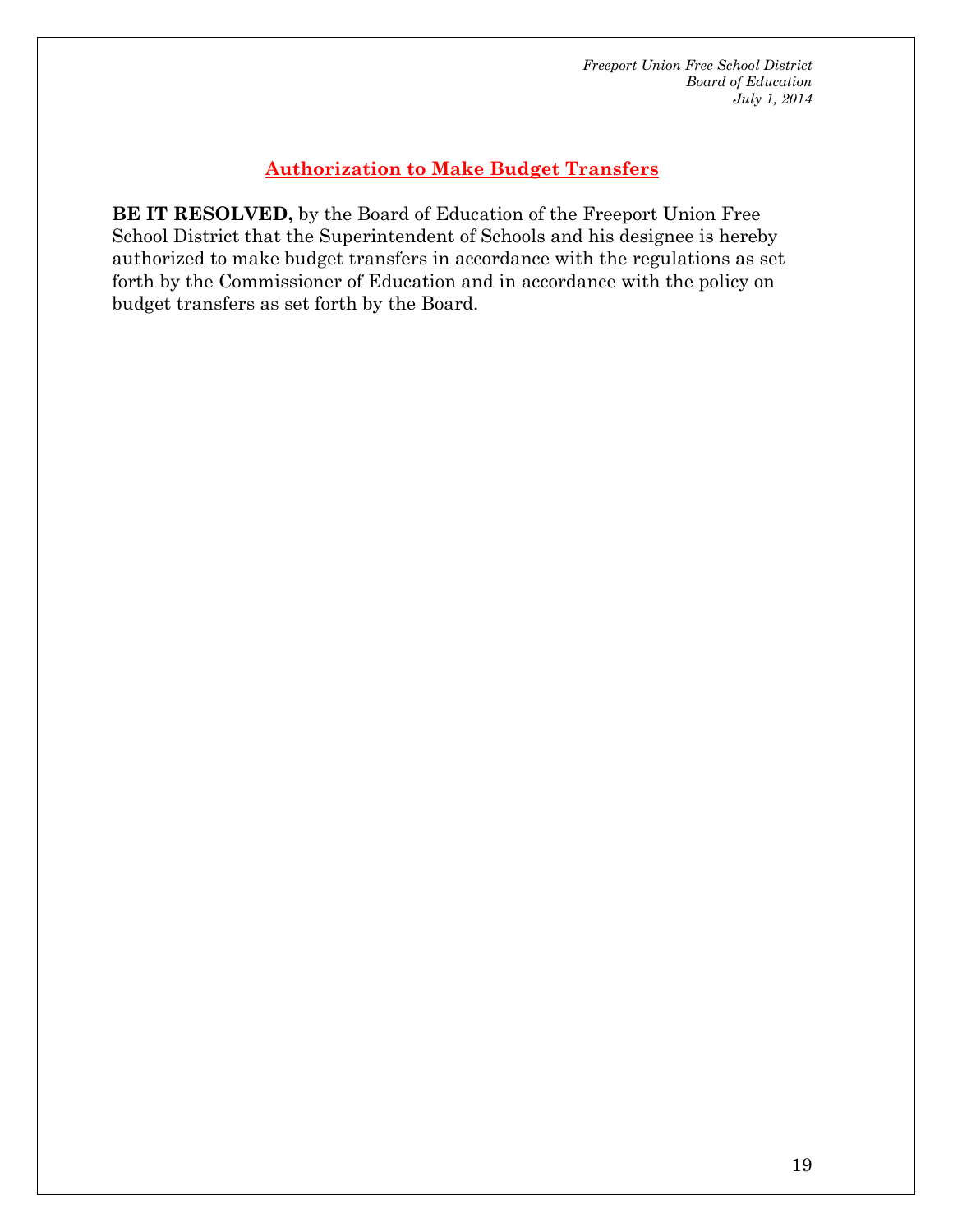#### **Authorization to Open Bids**

**BE IT RESOLVED,** by the Board that the following employees be authorized to receive and open bid proposals for the 2014-2015 school year:

- a. Superintendent of Schools
- b. Assistant Superintendents
- c. Executive Director
- d. Purchasing Official
- e. Clerk of the Board
- f. Director of Facilities
- g. Assistant Business Administrator
- h. Directors
- i. Bus Dispatcher

**FURTHER RESOLVED**, that any three shall be present at all bid openings in accordance with Board Policy.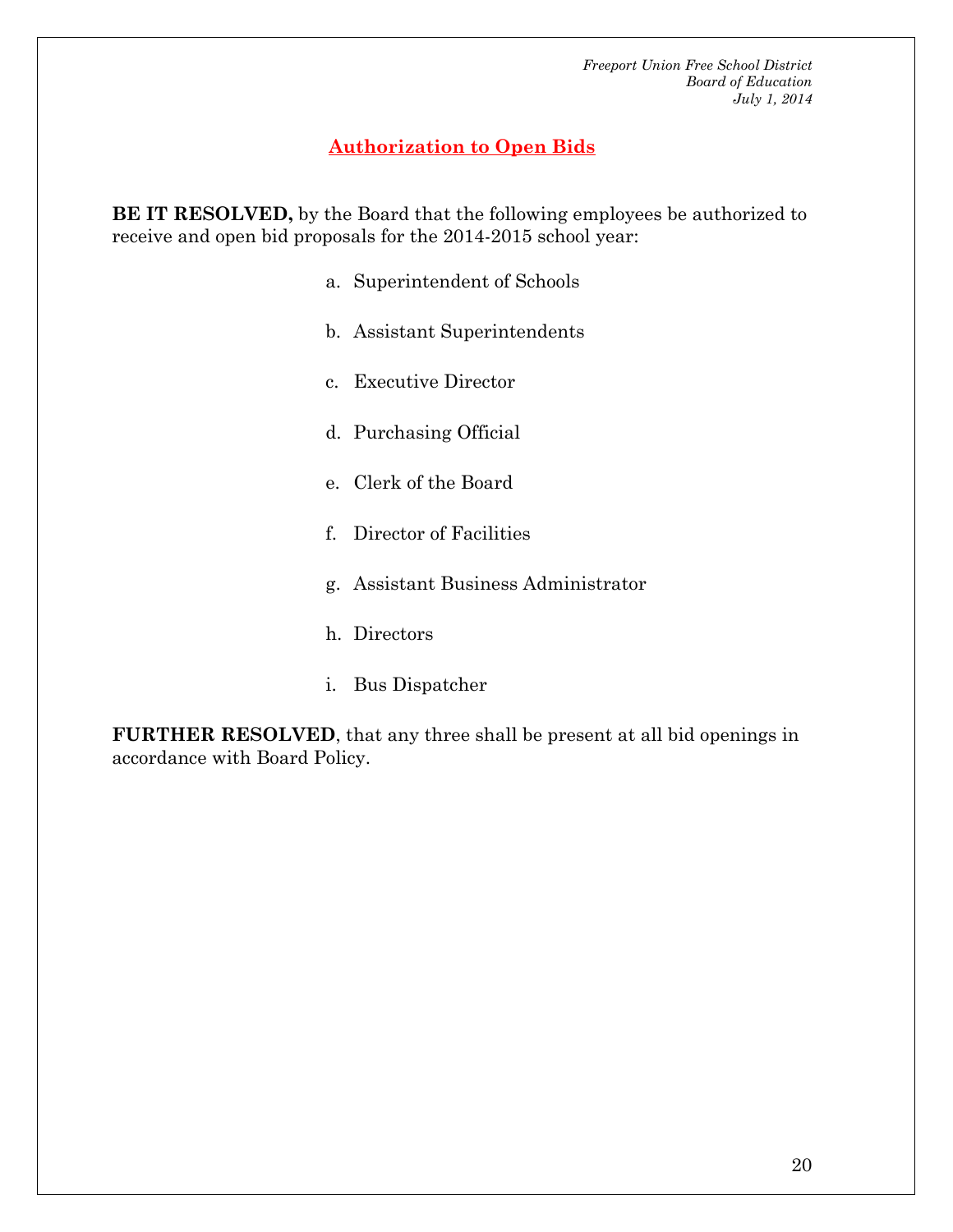# **Establishment of District Rates**

**BE IT RESOLVED,** that the Board hereby establishes the following schedule of rates:

- A. **Use of Facilities (Buildings) and Fields** shall be in accordance with the regulations here attached and fee schedule shall be as follows: Auditorium: \$50 per hour Cafeteria: \$35 per day Classroom: \$10 per day Gymnasium: \$35 per day Custodial (Holidays & Weekends): \$45 per hour Security: \$30 per hour Audio Visual: \$45 per hour/Audio Visual Helper: \$10 per hour Field Permit (July-August 8 weeks): \$300 (no charge for in district not-for-profit groups). Use of Turf Field: • \$100 per hour; Freeport-not-for-profit organizations • \$200 per hour; non-Freeport organizations • 3 hour minimum; plus Custodial and Security Staff costs as required. B. **Authorized Reimbursable Travel Mileage Allowance** shall be set the IRS rate. C. **Daily Meal Allowance** for Conferences shall be set at *\$*60.00 per day. D. **School Breakfast and Lunch Prices** shall be as follows:
	- a. Pre-Kindergarten; Breakfast \$1.25; Lunch \$2.25
	- *b.* Elementary (K-6); Breakfast \$1.25; Lunch *-* \$2.25
	- c. Middle School; Breakfast \$1.50; Lunch \$2.50
	- d. High School; Breakfast \$1.50; Lunch *- \$*2.50 Milk & Chocolate Milk - \$0.40

# E. **Substitute Teacher, Teacher Assistant, Clerical Rates**

- **and Student Worker Rate** shall be as follows:
	- a. Daily Substitute Teacher rate \$100
	- b. Permanent Substitute Teacher rate \$125
	- c. Substitute Teacher Assistant rate \$10.00 per hour
	- d. Substitute Clerical rate \$10.00 per hour
	- e. Student Worker rate \$8.25 per hour

#### F. **District Rates for Poll Workers**

- a. Head of Polls \$10.00 per hour
	- b. Poll Workers \$8.50 per hour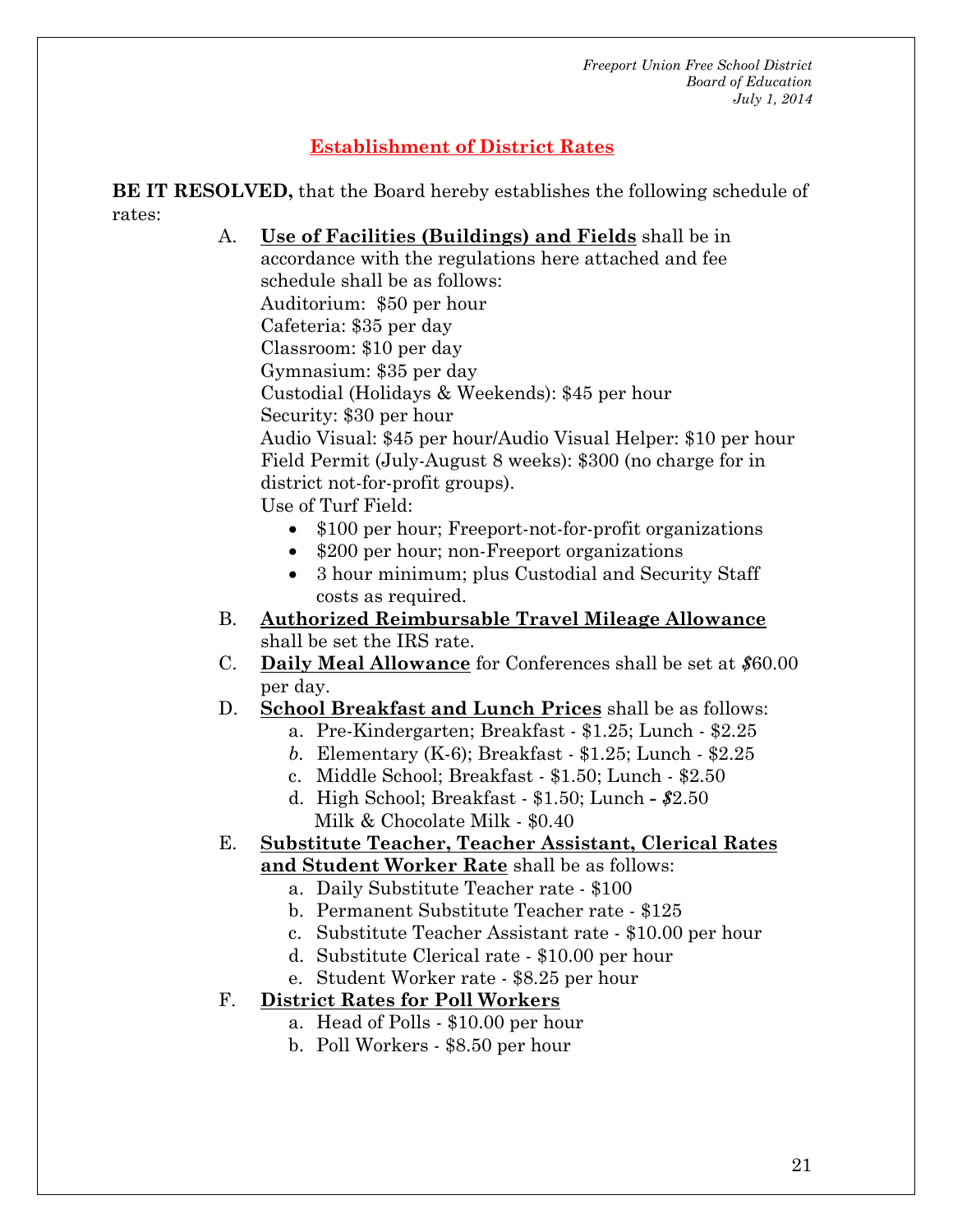# **Designation of Authorized Signatures on Checks**

**BE IT RESOLVED,** that the Treasurer be authorized to sign checks on behalf of the District for the period to begin July 1, 2014 and end June 30, 2015; and

**FURTHER RESOLVED,** that in the absence of the Treasurer, the Deputy Treasurer shall be authorized to sign checks on behalf of the District for the period to begin July 1, 2014 and end June 30, 2015.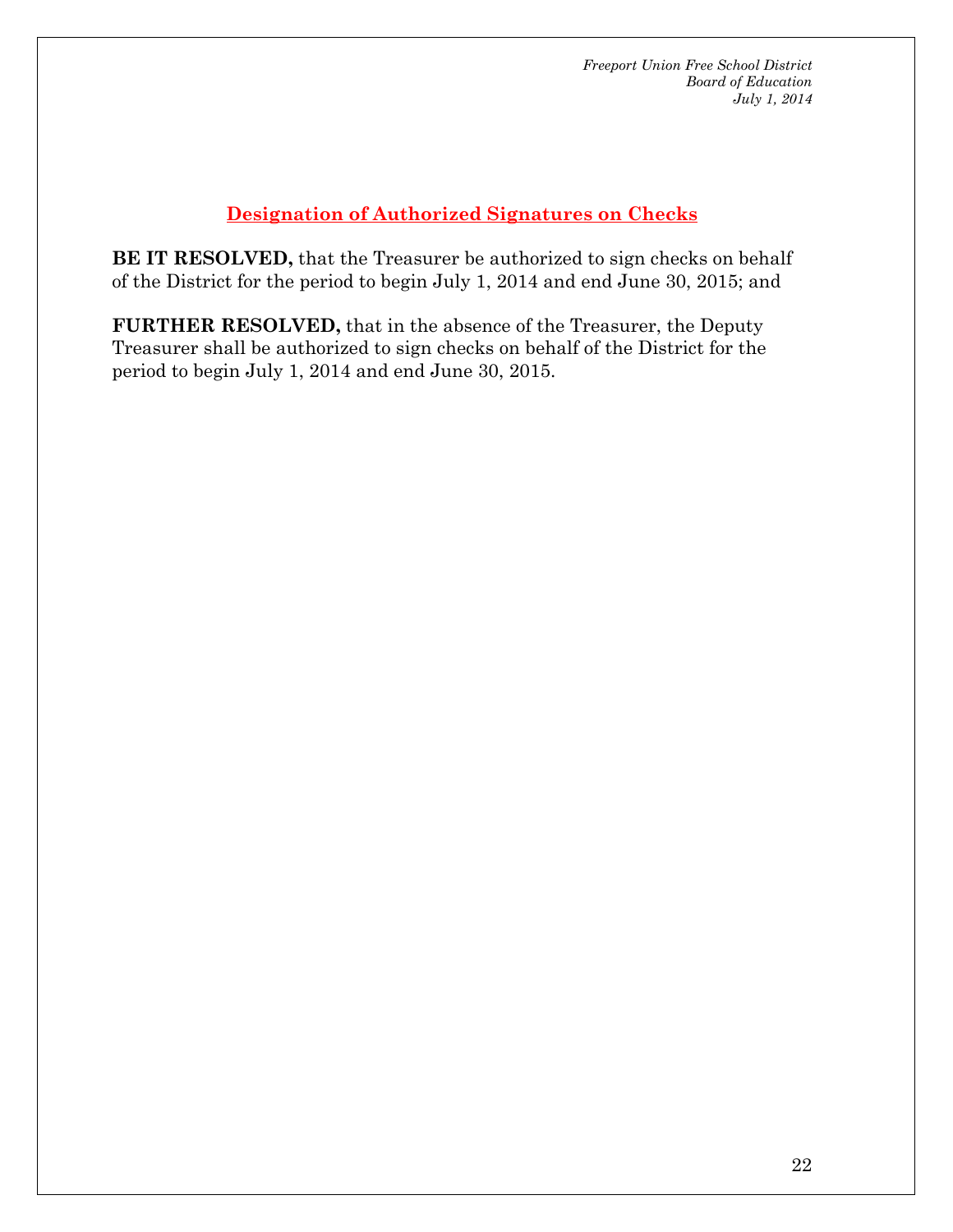#### **Certification of Payrolls**

**BE IT RESOLVED,** by the Board of Education of the Freeport Union Free School District that the Superintendent of Schools or his designee shall be designated as the authorized person to certify the payrolls of the District from July 1, 2014 to June 30, 2015.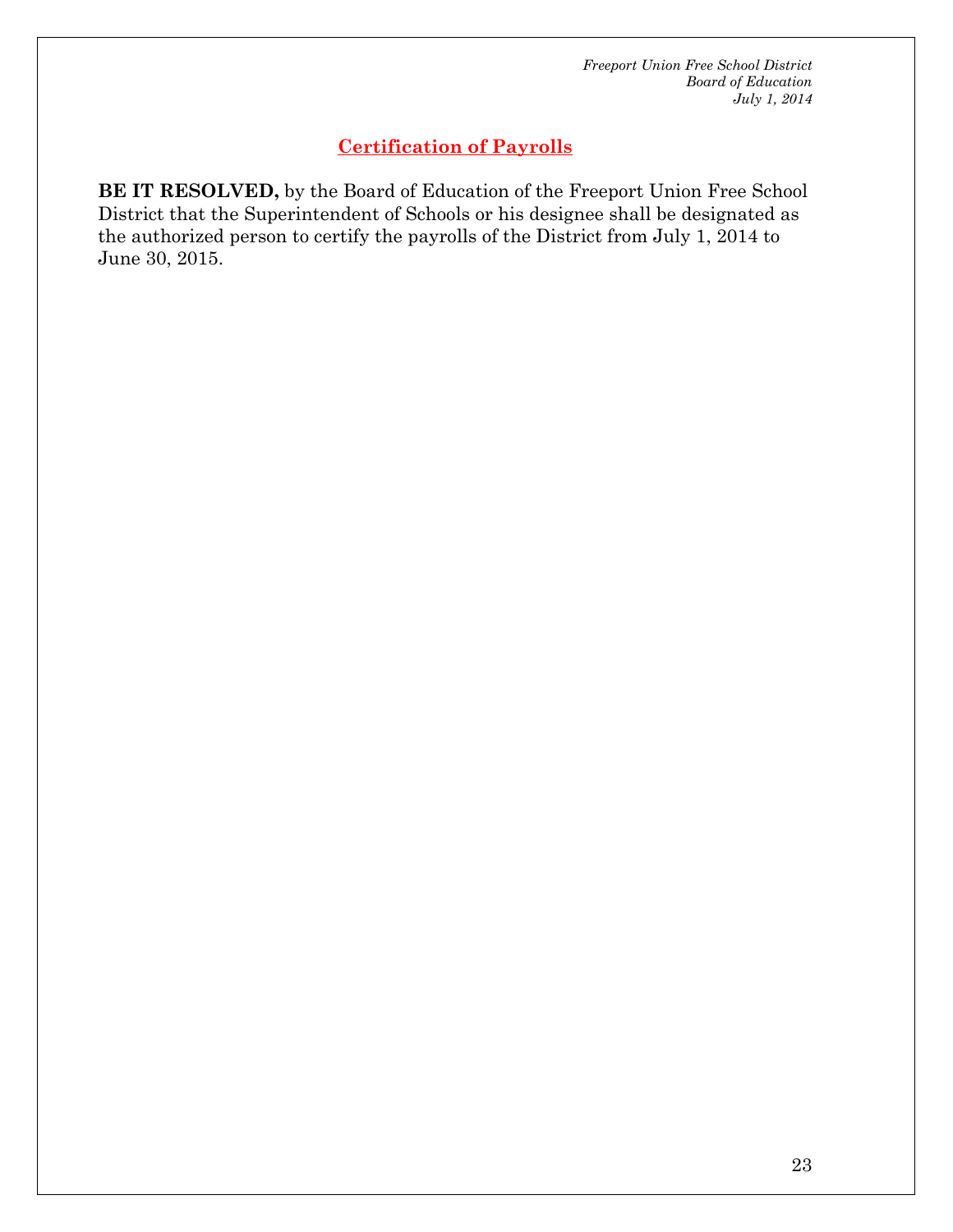# **Authorization to Approve Conferences**

**BE IT RESOLVED,** by the Board of Education of the Freeport Union Free School District that the Superintendent of Schools or his designee shall be designated as the authorized persons to approve employee requests to attend conferences for the year 2014-2015.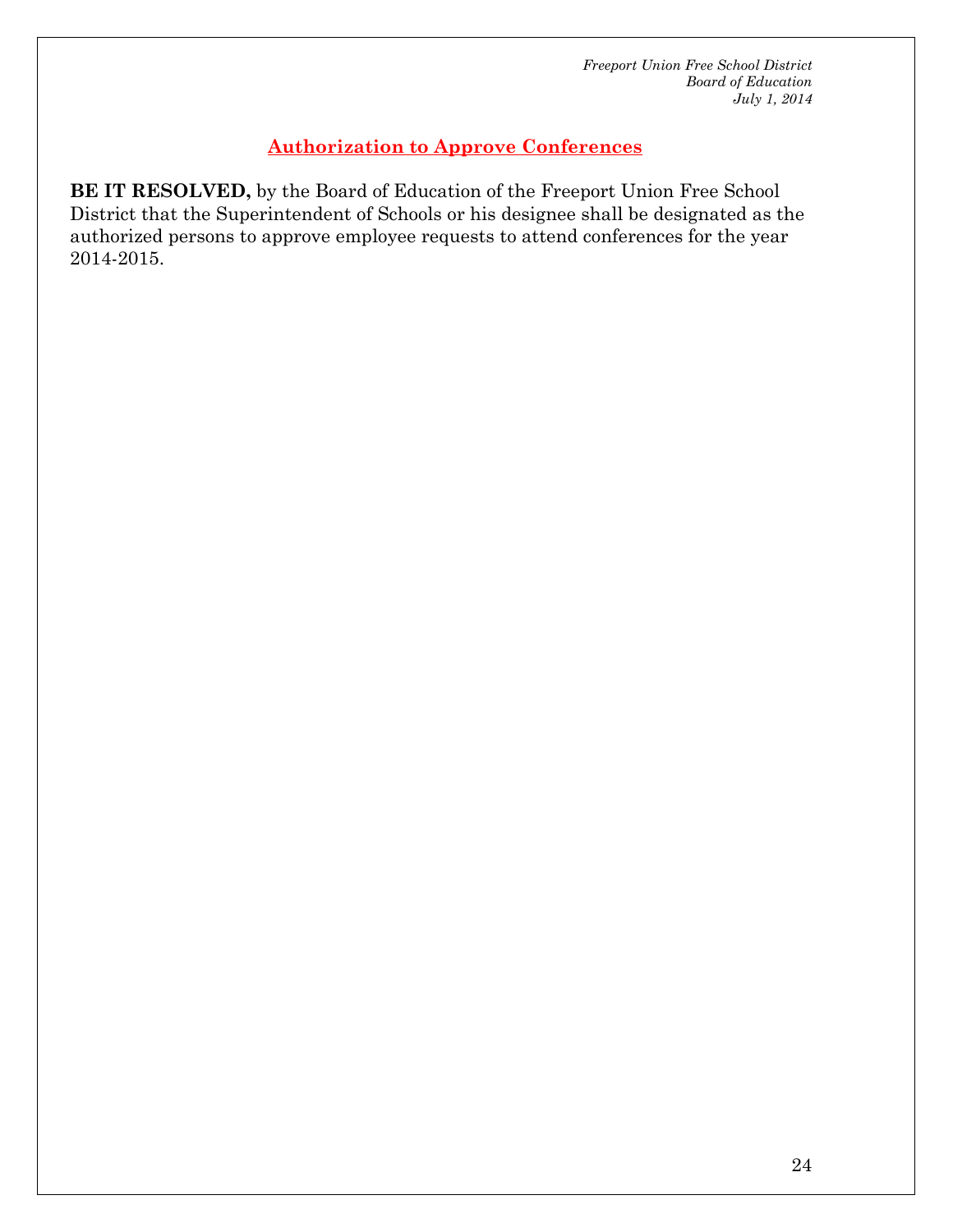# **Bonding of Employees**

**BE IT RESOLVED,** by the Board of Education of the Freeport Union Free School District in accordance with the Laws of the State of New York, that all the employees and officers of the Board shall be bonded and included within the blanket public employee dishonesty insurance policy purchased by the Freeport Union Free School District. The insurance policy covers all employees including the Superintendent, Assistant Superintendent for Business, Treasurer, Deputy Treasurer, Purchasing Agent, Payroll Clerk, Accounts Payable Clerk, Assistant Business Administrator, Central Treasurer for Extra Classroom Activity Fund, Internal Auditor and Internal Claims Auditor.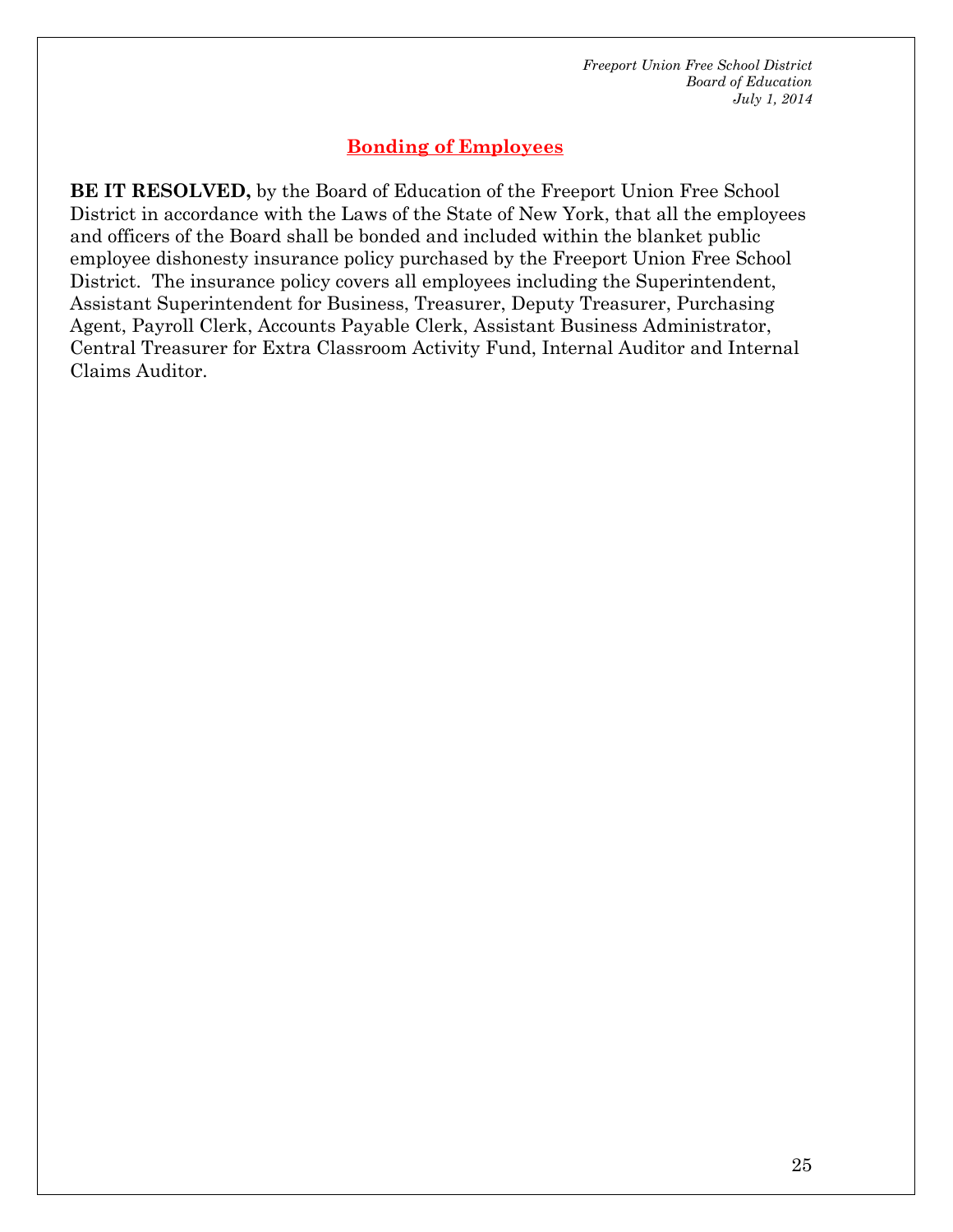# **Acceptance of State and Federal Funds**

**BE IT RESOLVED,** by the Board of Education of the Freeport Union Free School District that the Board accepts, as a necessary preliminary, any and all State and Federal funds that are to be used for the improvement of the Educational System of the Freeport Public Schools.

**BE IT ALSO RESOLVED,** that the Board of Education of the Freeport Union Free School District hereby authorizes the Superintendent of Schools to apply for and accept all grants from governmental and private organizations.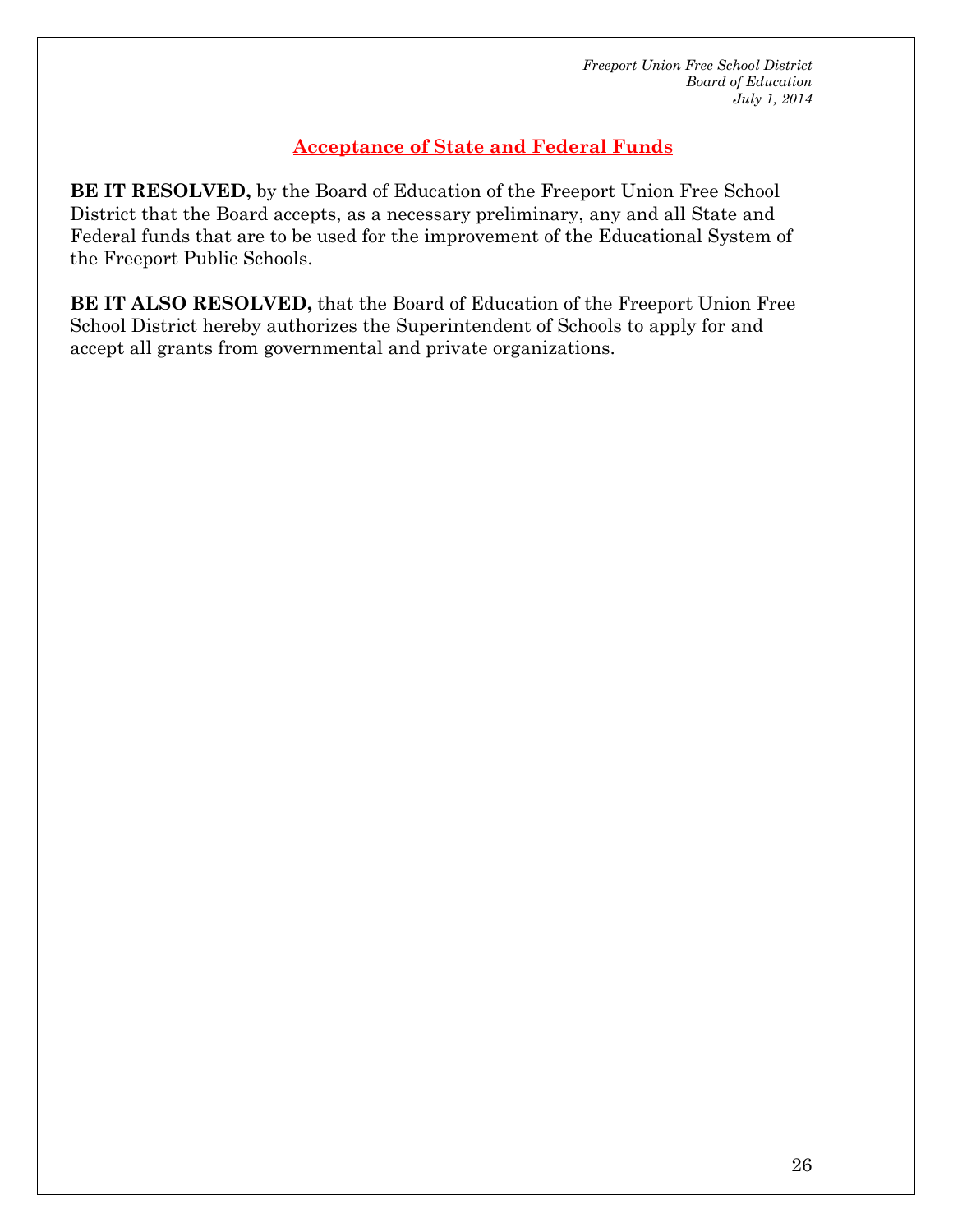# **Indemnification of School Board Members and Employees**

**WHEREAS**, Section 18 of the Public Officers Law of the State of New York authorizes municipal corporations, including boards of education, to adopt supplemental defense and indemnification provisions to those contained in the Education Law; and

**WHEREAS**, the statute authorizes boards of education to defend, indemnify and save harmless, members of boards of education and officers, agents and employees of boards of education; authorized parent volunteers; members of school-based planning and shared decision making committees; and members of the district's audit committee, in connection with any claims, awards or judgments obtained against such board members, officers, agents or employees; authorized parent volunteers; members of school-based planning and shared decision making committees; and members of the district's audit committee in any State or Federal Court, in the amount of any judgment, award or settlement of any such claim, provide the act or omission from which such judgment, award or claim arose or occurred while the board member, officer, agent or employee or authorized parent volunteer; member of a school-based planning and shared decision making committee; or a member of the district's audit committee was acting within the scope of his or her office or employment or authorized volunteer duties;

**BE IT RESOLVED,** that the Board of Education of the Freeport Union Free School District hereby adopts the supplemental defense and indemnification provisions contained in Section 18 of the Public Officers Law for its Board members, officers, agents and employees; authorized parent volunteers, members of school-based planning and shared decision making committees; and members of the district's audit committee. This coverage shall supplement and shall be in addition to the coverage available to such individuals under other enactments, including but not limited to the Education Law of the State of New York; and

**BE IT RESOLVED**, that supplemental hereto and as an additional perquisite to public office and employment, the Board hereby further extends the right to be defended and indemnified as provided in Public Officers Law, §18 to board members, school officers, agents and employees who are requested or are called to testify as a witness or to answer questions concerning their acts or omissions within the scope of their office, agency or employment before a grand jury, the Office of the District Attorney or other law enforcement official. Nothing herein contained shall be construed to authorize or require defense or indemnification to a board members, school officer, agent or employee who has been identified as a defendant in a pending criminal prosecution or where such individual, or the school district, has reason to believe that such individual is a target in a criminal investigation or prosecution by the Office of the District Attorney or other law enforcement entity.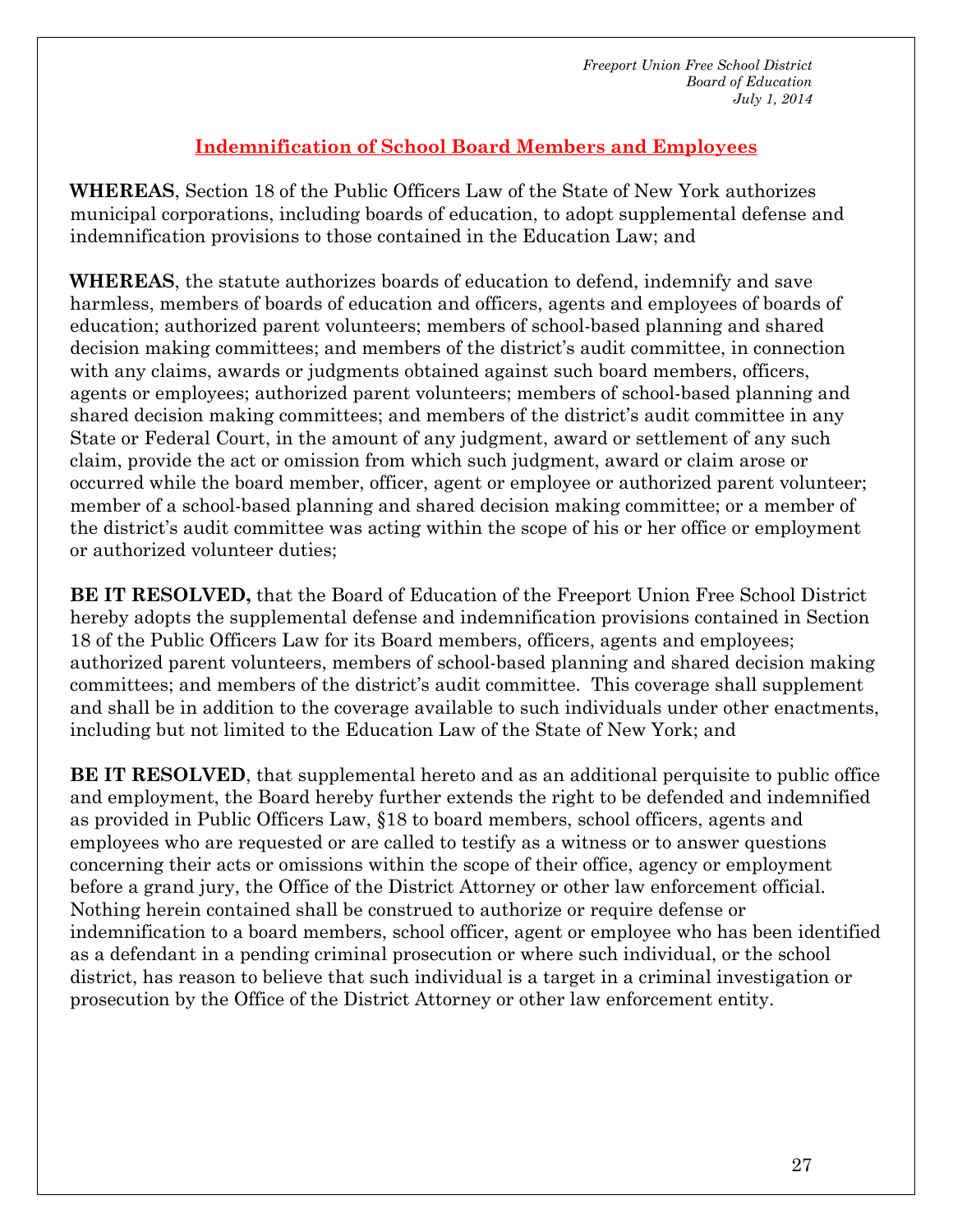# **Authorization of Board Memberships**

**BE IT RESOLVED,** by the Board of Education of the Freeport Union Free School District that the Board agrees to and does hereby authorize membership in the following organizations related to education for the 2014-2015 school year:

National School Boards Association

New York State School Boards Association

Nassau - Suffolk School Boards Association

R. E. F. I. T.

National Alliance of Black School Educators (NABSE)

New York State Magnet Schools

National Caucus of Hispanic School Board Members

NYS Caucus of Black School Board Members (NYSCBSBM)

National Association of Latino Elected and Appointed Officials (NALEO)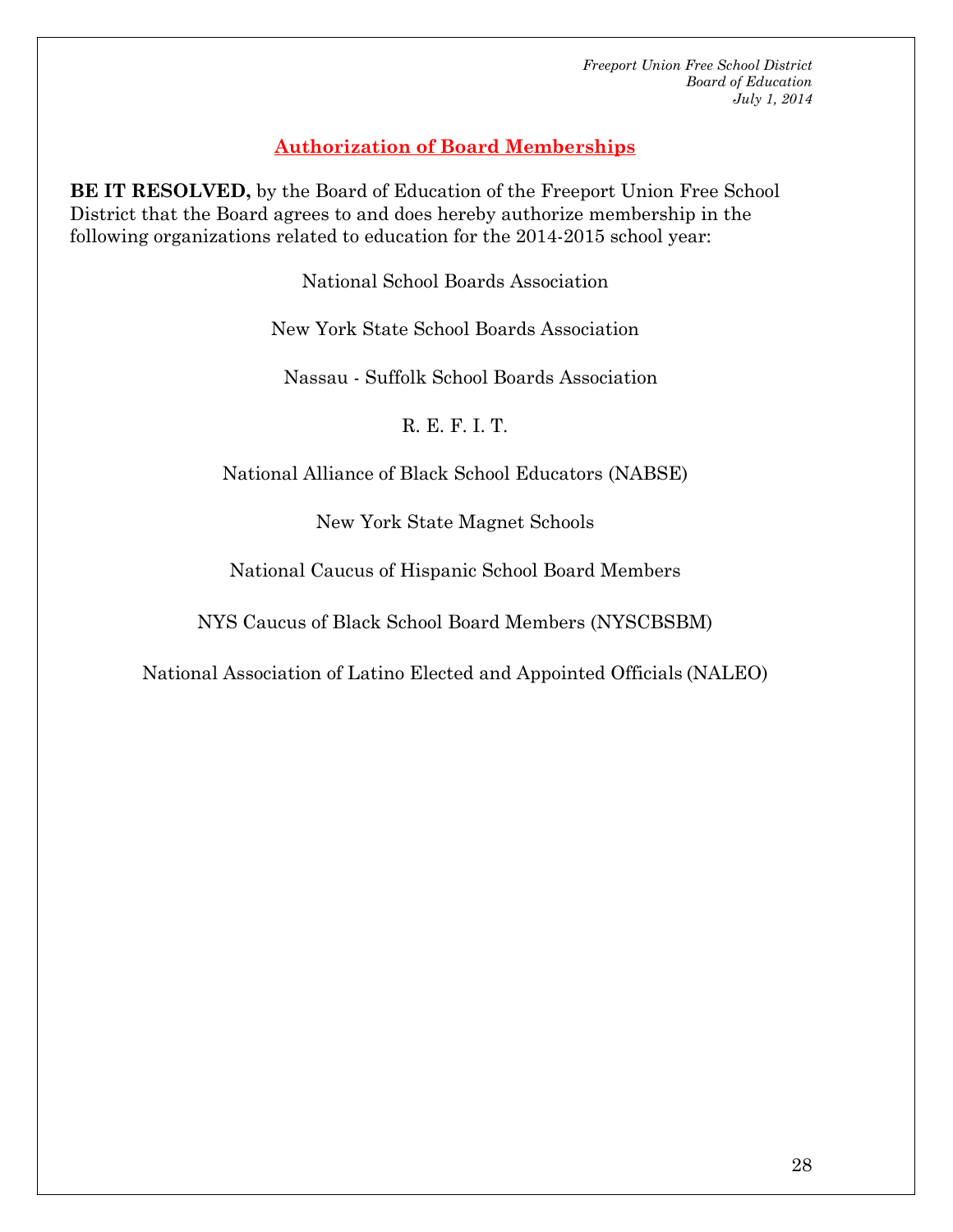# **Authorization to Enter into Agreements**

**BE IT RESOLVED,** that the Superintendent of Schools is hereby authorized and directed to enter into resolution agreements resolving impartial hearings on behalf of the Board of Education when in his judgment the proposed resolution is in the best interest of the District.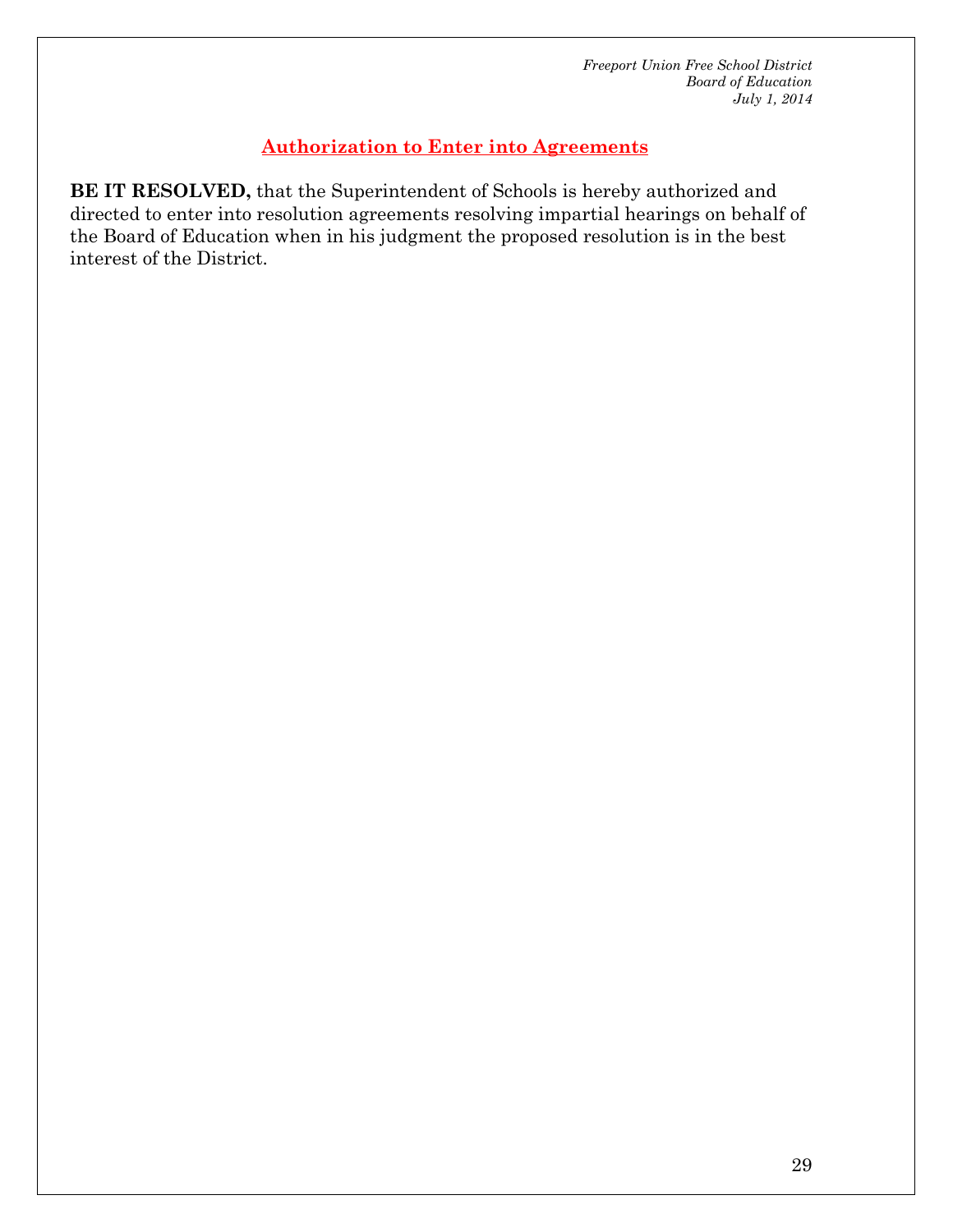**Appointment of Administrators to the Freeport Teacher Center Board**

**BE IT RESOLVED** that the Board of Education of the Freeport Union Free School District hereby appoints Gerard W. Poole and Pamela Maltese as Administrators to the Freeport Teacher Center Board for the 2014-2015 school year.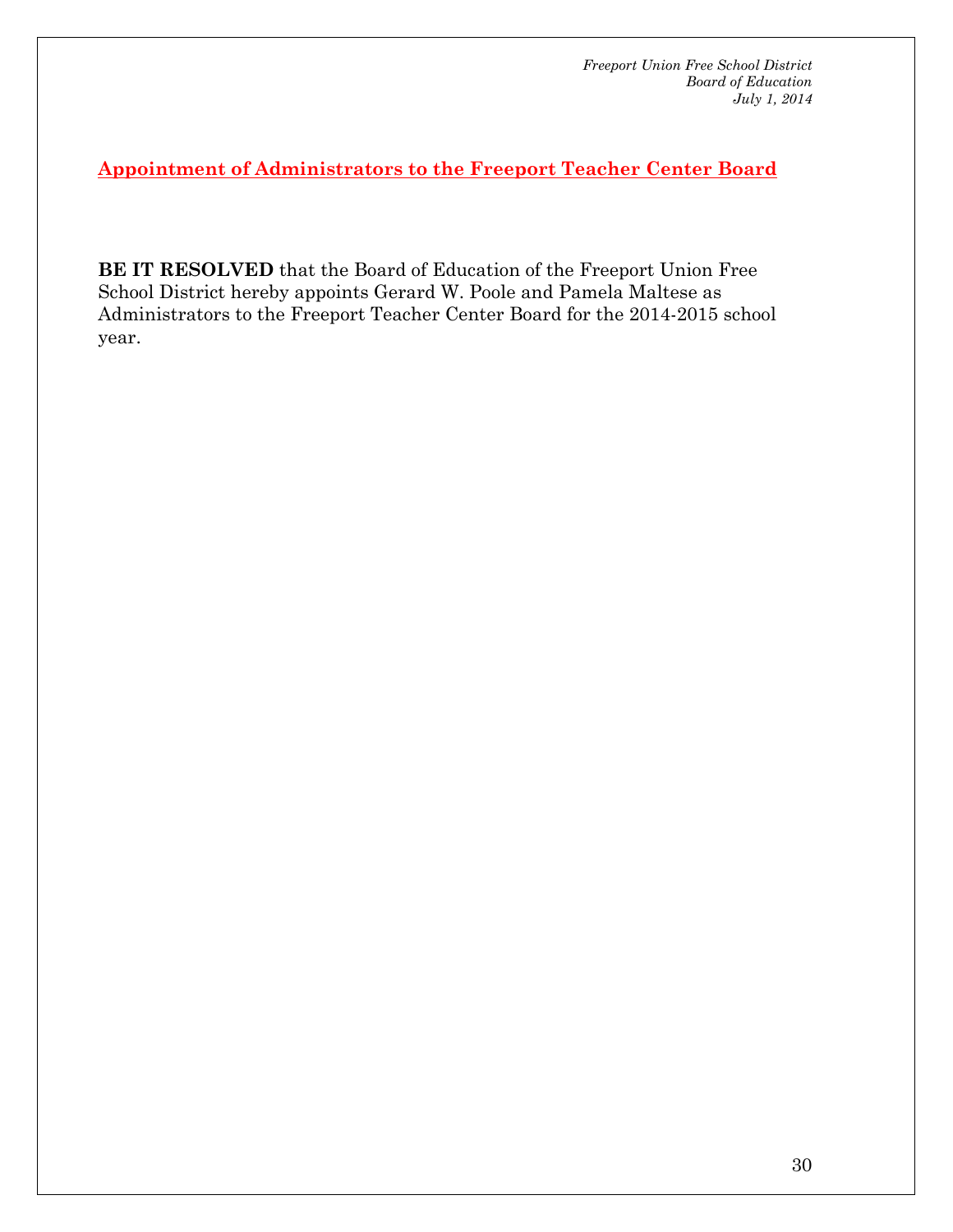#### **Appointment of the Board of Registration**

**BE IT RESOLVED,** by the Board of Education of the Freeport Union Free School District that the Board of Registration shall be appointed in accordance with Education Law, and shall serve until thirty days following the 2015 Annual Meeting;

The Board hereby appoints:

 Denise Elmore (Chairperson of Election)

Janice Falco

Joann Cook

Edwin Elmore

Jeremy Impellezari

Joan Holland

Erika Elmore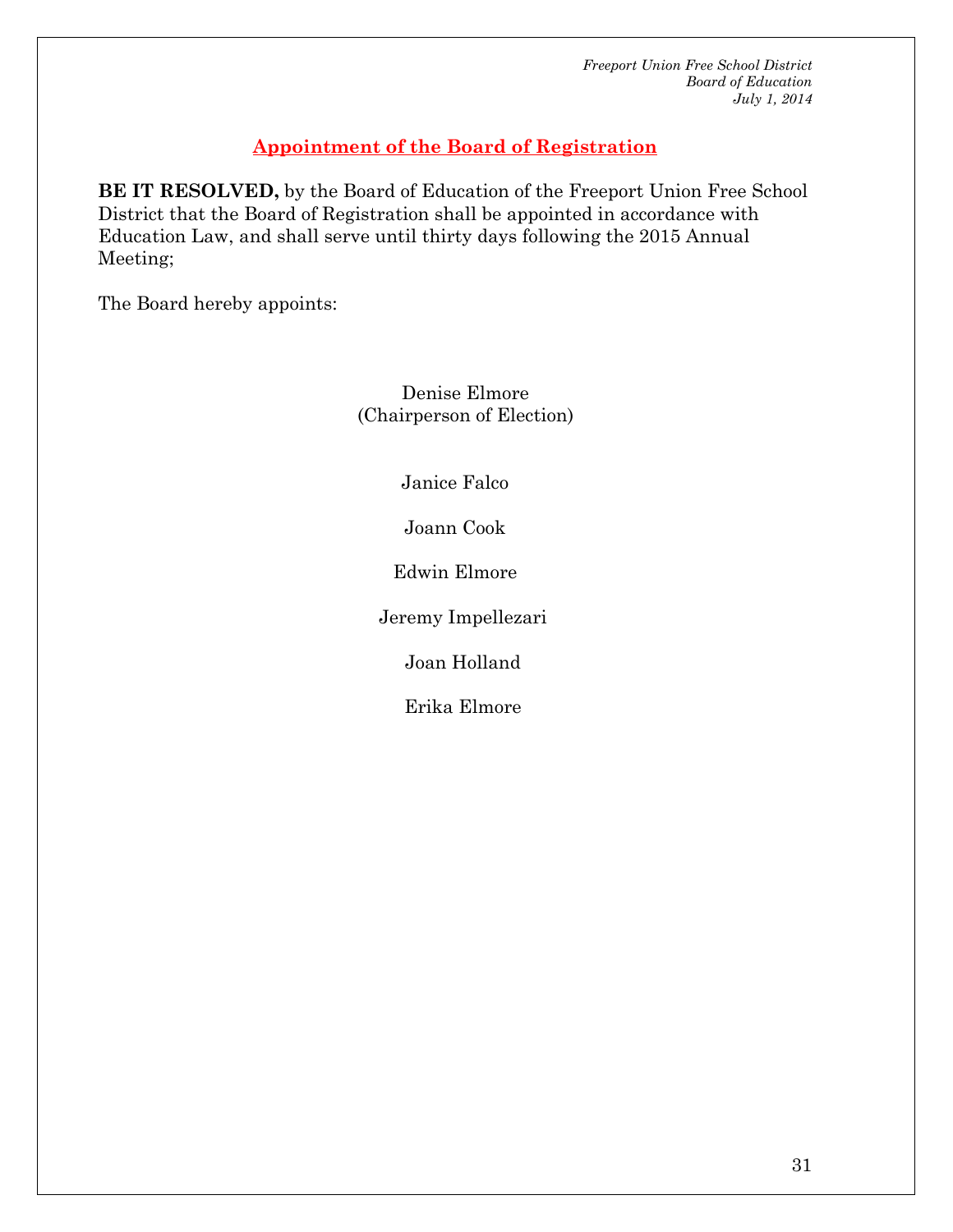#### **Resolution for Conference Attendance and Reimbursement of Expenses for Board of Education Members**

**BE IT RESOLVED,** that the Board of Education of the Freeport Union Free School District herewith approves the attendance by Board of Education Members at any conferences, workshops, training sessions, educational information sessions and any other presentations by the educational organizations and institutions set forth below for the 2014-2015 school year:

The National School Boards Association The Nassau-Suffolk School Boards Association The New York State School Boards Association New York State Education Department Reform Educational Financing Inequities Today (R. E. F. I. T.) New York State Magnet Schools Board of Cooperative Educational Services (BOCES) SCOPE National Caucus of Hispanic School Board Members NYS Caucus of Black School Board Members (NYSCBSBM) National Association of Latino Elected and Appointed Officials (NALEO)

**BE IT FURTHER RESOLVED,** that Board members who want to participate in conferences, programs, workshops and training sessions sponsored by any other educational organizations or institutions should obtain prior approval from the Board.

**BE IT FURTHER RESOLVED,** and in keeping with our Mission and Vision Statements, the Board of Education is committed to the education of the children of Freeport and to that end, wishes to participate in any and all programs which will help our Board enhance, enrich and improve our students and help them become life long learners.

The Board has determined that attendance of Board Members at conferences, workshops, training sessions, educational information sessions and any other presentations by educational organizations and institutions is in the best interest of the District and therefore has determined to reimburse attending Board Members for all reasonable and appropriate expenses, which may be prepaid by the District if appropriate, including meal, transportation, and lodging costs and registration fees.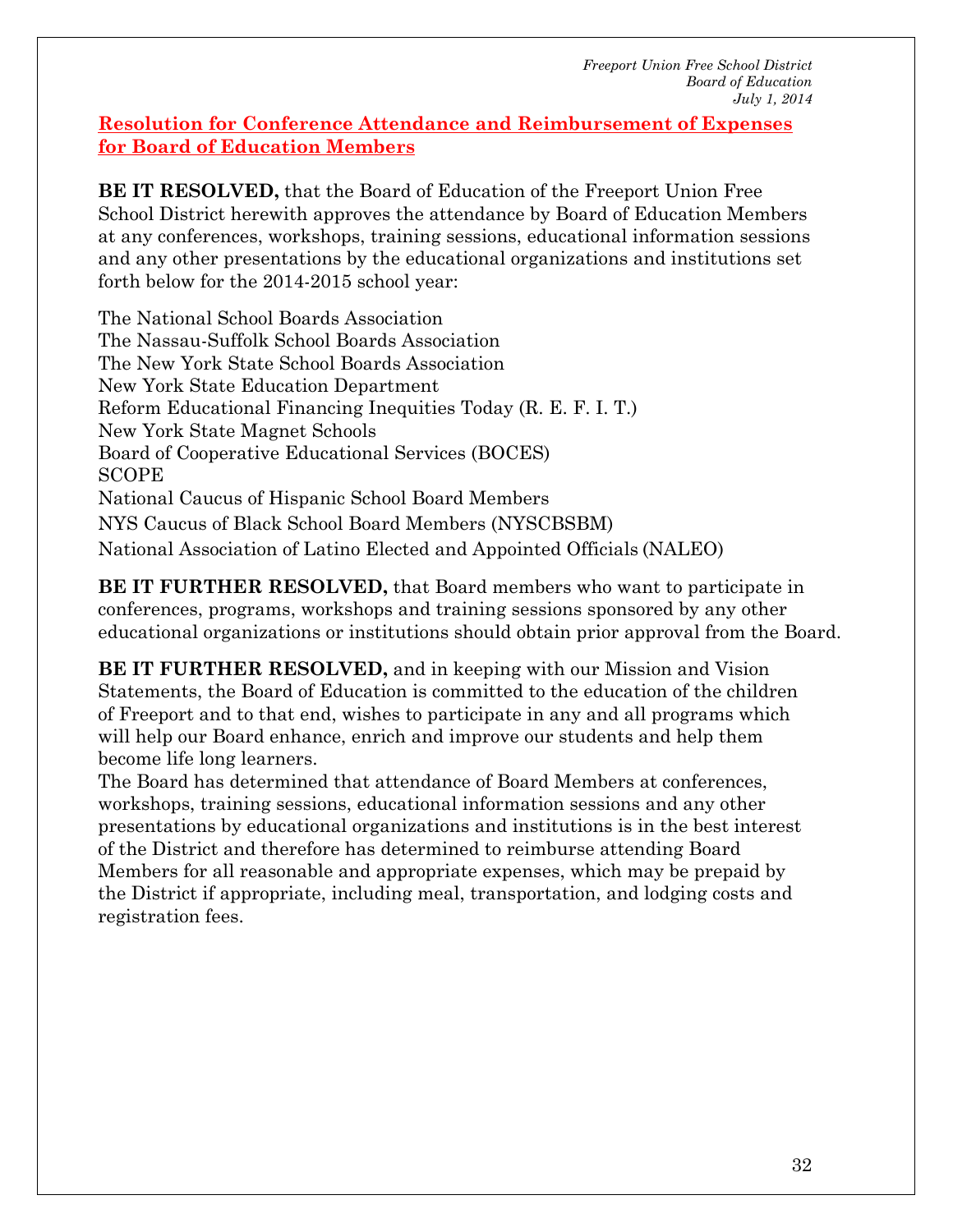#### **COMPUTER EQUIPMENT, CELLULAR PHONES, CREDIT CARDS, MEALS AND REFRESHMENTS**

# **COMPUTER AND OTHER TECHNOLOGY EQUIPMENT**

**BE IT RESOLVED,** that the Board of Education of the Freeport Union Free School District hereby authorize the district to provide computer and other technology equipment for home use by School Board Members, the Superintendent, the Assistant Superintendents, the Executive Directors, the Assistant Business Administrator, and the Director of Facilities, where the equipment remains the property of the district; and where such equipment is returned to the district at the expiration of the board member's term or retirement/resignation of the Superintendent, the Assistant Superintendents, the Executive Directors, the Assistant Business Administrator and Director of Facilities.

**BE IT FURTHER RESOLVED**, that the computers are to be used to enhance communication on school district matters.

## **CREDIT CARDS**

**BE IT RESOLVED,** that the Board of Education hereby authorizes issuance of credit cards to the Superintendent of Schools, the Assistant Superintendent for Personnel, and Assistant Superintendent for Business.

**BE IT FURTHER RESOLVED,** that the credit cards are to be used for authorized, reimbursable, school business related expenses only.

#### **MEALS AND REFRESHMENTS**

**BE IT RESOLVED,** that the Board of Education recognizes that from time-totime it may be appropriate to provide meals and/or refreshments at District meetings and/or events which are being held for an educational purpose. Examples of authorized categories of expenditures include but are not limited to refreshments for staff on Teacher Orientation Day at the beginning of each year, staff recognition meetings, refreshments for Superintendent's Conference Days, community/district meetings, assessment day, grading of tests, receptions for volunteers, and other meetings at which district business is conducted.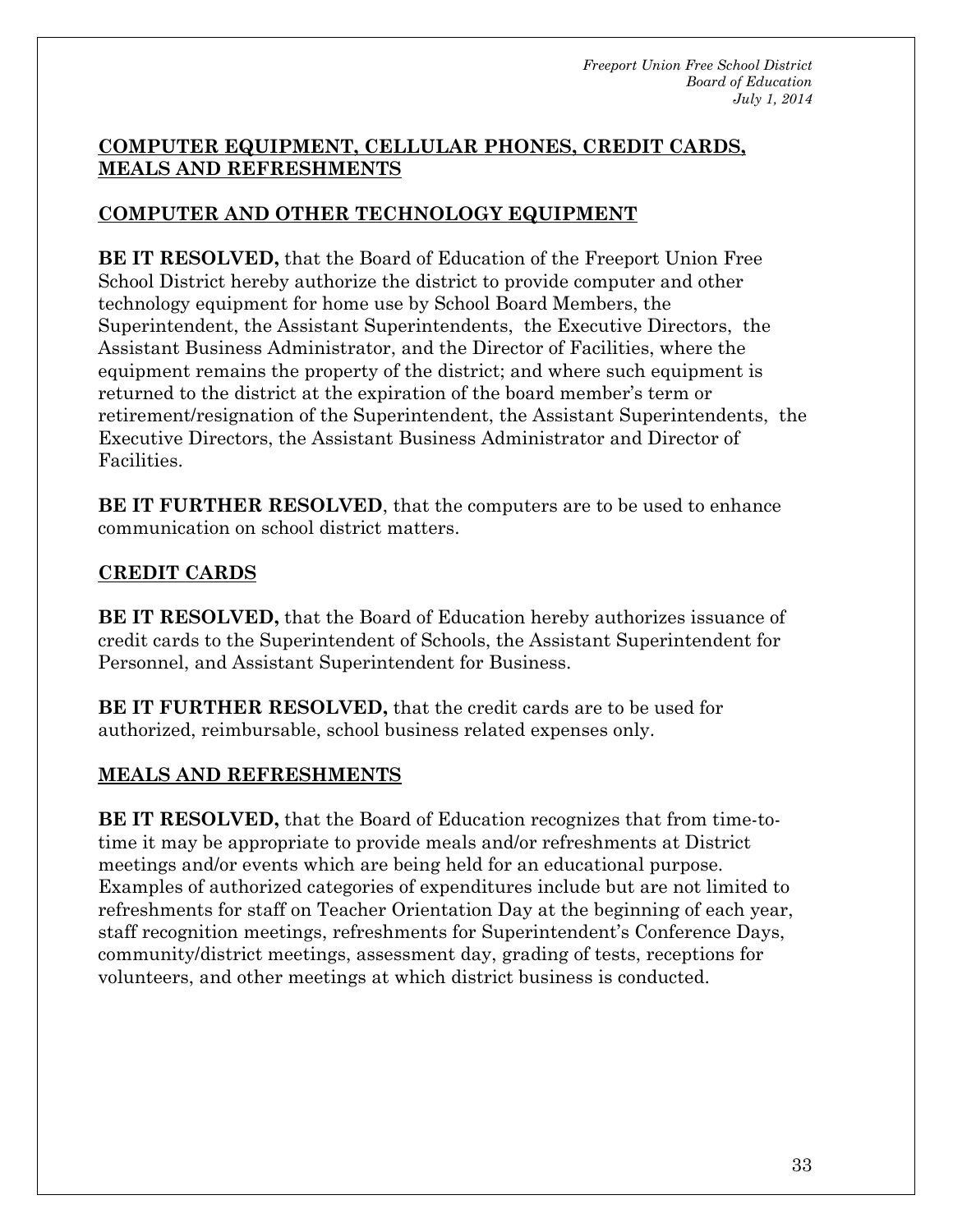#### **CELLULAR PHONES**

**BE IT RESOLVED,** that the Board of Education hereby authorizes the Superintendent or designee to issue a school district-owned cellular phone to a district employee when required by that employee's job duties.

**BE IT RESOLVED,** that the cellular phones are provided to the employees for business purposes and are not to be used by anyone other than a school district employee.

**BE IT FURTHER RESOLVED,** that the district will assure that it does not purchase a plan with a greater allowance than is reasonably necessary; the business office shall evaluate the cellular phone plan at least once a year.

#### **AUTHORIZED CELLULAR PHONES**

Superintendent of Schools Assistant Superintendents Executive Director Bus Dispatcher Director of Athletics Athletics Department Director of Facilities Facilities Department Director of Food and Nutrition Services Security Department Maintenance Department Grounds Supervisor Grounds Department (2) Mail Carrier Columbus Principal

Columbus Head Custodian Archer Principal Archer Head Custodian Bayview Principal Bayview Head Custodian Giblyn Principal Giblyn Head Custodian New Visions Principal New Visions Head Custodian Atkinson Principal Atkinson Head Custodian Dodd Principal Dodd Head Custodian High School Principal High School Head Custodian